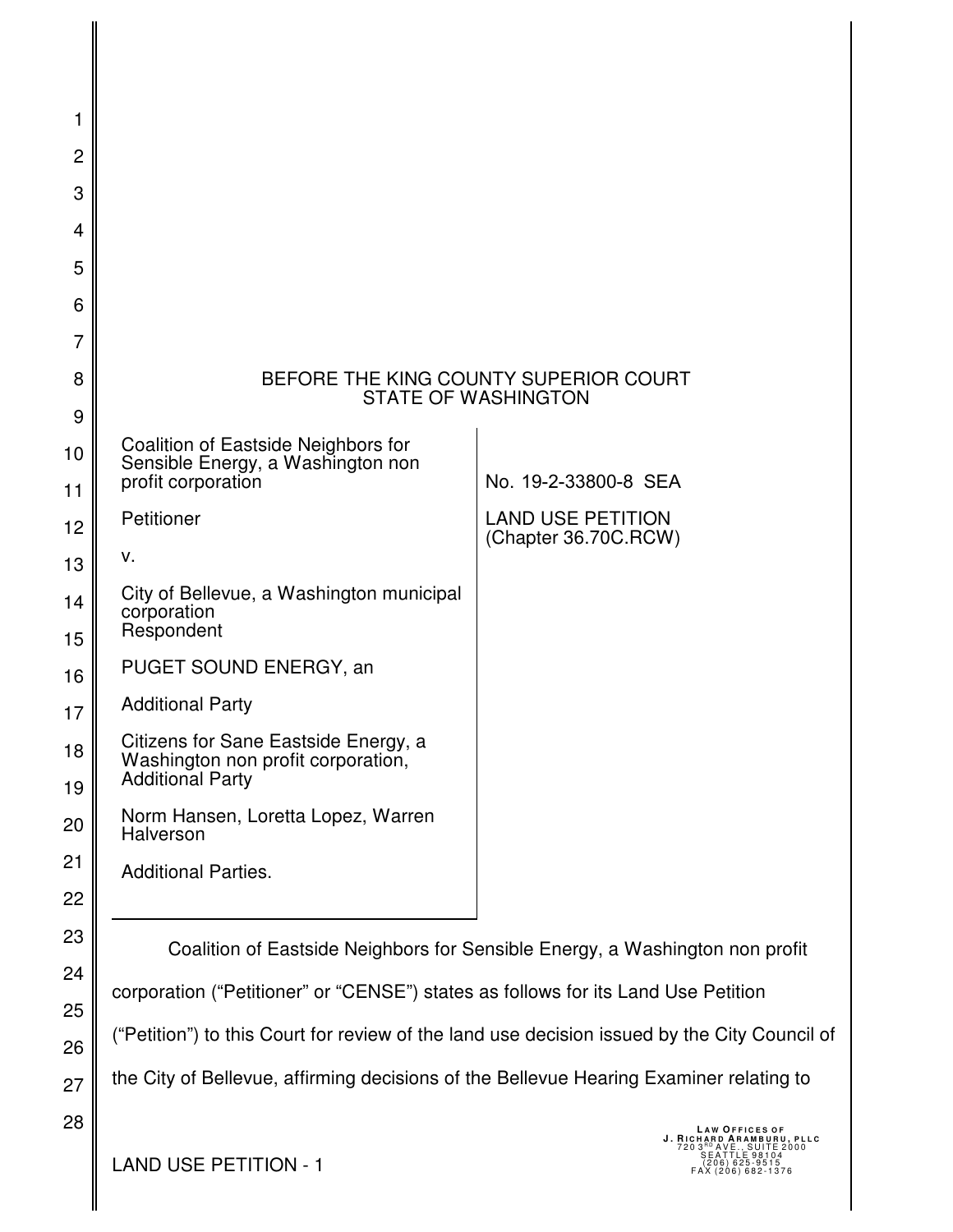the application of Puget Sound Energy ("PSE") to construct high voltage transmission lines in the City of Bellevue.

## **1. IDENTIFICATION OF PETITIONER.**

CENSE is a Washington nonprofit corporation formed on August 13, 2014, that was organized to foster and promote the community welfare and safety of communities on the Eastside, including the City of Bellevue, impacted by the construction and operation of a proposed 230 kilovolt (kV) electric transmission line proposed from the south Bellevue city limits to a new electric substation just north of Interstate 90. CENSE's mailing address is 12819 SE 38th Street, # 294, Bellevue, WA, 98006-1326.

## **2. IDENTIFICATION OF PETITIONER'S ATTORNEY.**

CENSE is represented in this matter by attorney J. Richard Aramburu of the Law Offices of J. Richard Aramburu, PLLC, 720 Third Avenue, Seattle, Washington 98104, telephone (206) 625-9515, email Rick@aramburu-eustis.com (cc carol@aramburueustis.com).

# **3. IDENTIFICATION OF THE LOCAL JURISDICTION MAKING THE LAND USE DECISION.**

A decision of the City of Bellevue is at issue in this land use petition. The address of the City of Bellevue is P.O. Box 90012, Bellevue, Washington 98009-9012.

# **4. IDENTIFICATION OF DECISION MAKER AND LAND USE DECISIONS.**

Following an open recording hearing, the City of Bellevue Hearing Examiner ("Hearing Examiner" or "Examiner") issued "Findings of Fact, Conclusions and Decision" on June 25, 2019, approving the City of Bellevue staff's conditional use permit for the South Segment of PSE's planned transmission line in Bellevue (branded

 $\text{LAND USE PETITION - 2}$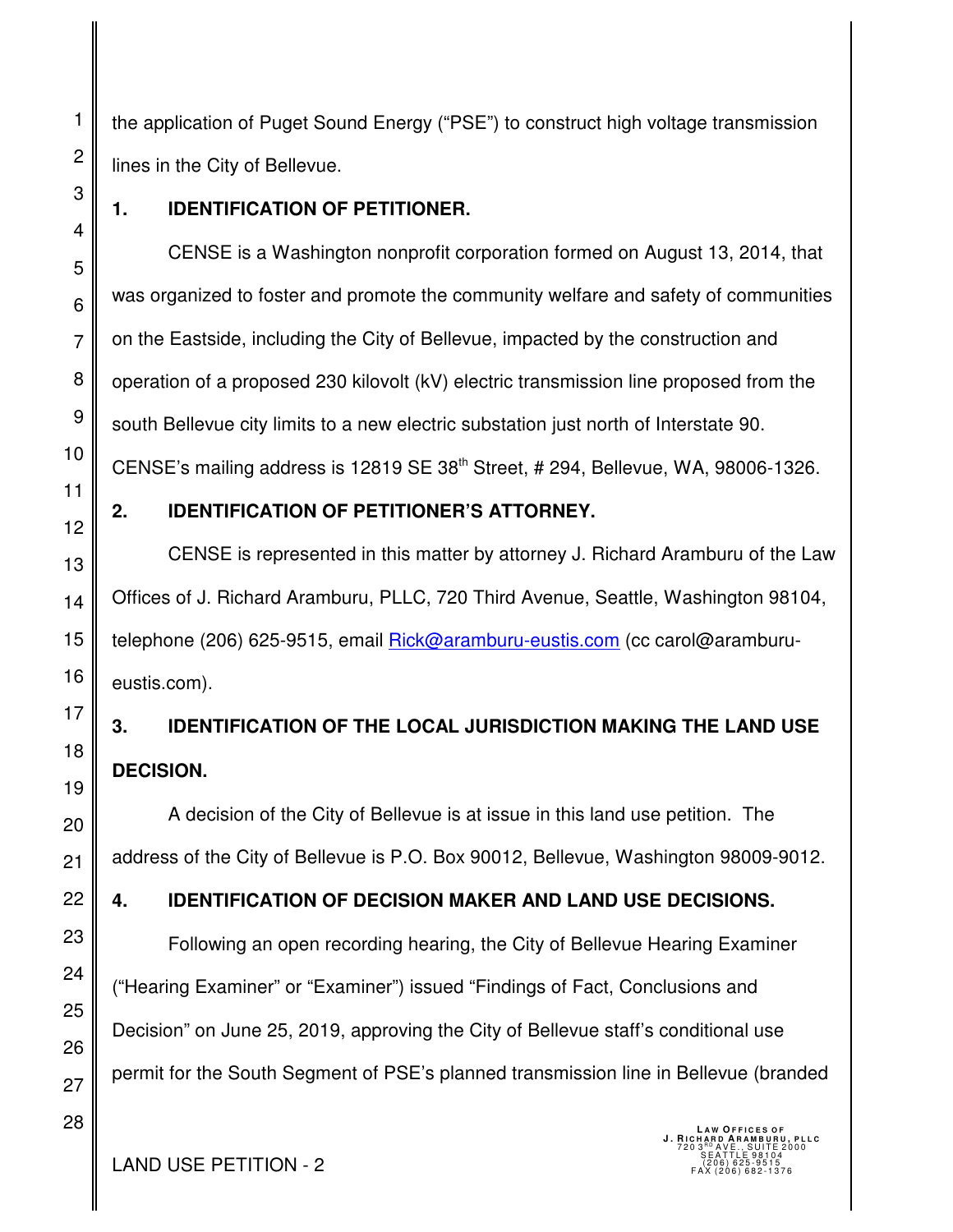by PSE as "Energize Eastside") in File No. 17-120556-LB and 17-120557-LO. A copy of the full decision of the Examiner is Attachment A hereto<sup>1</sup> and it is referenced herein as the "Examiner's Decision."

Prior to the open record hearing, CENSE filed motions for a continuance and to require that the applicant produce certain documents relevant to the matters before the Examiner. The "Order Denying Motion for Continuance and Motion to Compel" by the Examiner dated March 5, 2019, is Attachment B hereto and is referenced herein as the "Motions Decision."

Following procedures set forth in the Bellevue Land Use Code ("LUC"), CENSE and Additional Parties CSEE, Loretta Lopez, Norm Hansen and Warren Halverson filed appeals of the Examiner's Decision with the Bellevue City Council. On December 2, 2019, the Bellevue Council adopted Ordinance No. 6494, which denied the appeals referenced above; adopted the Hearing Examiner's Findings of Fact and Conclusions; and approved the conditional use permit application, as conditioned, for the South Segment. Ordinance 6494 is attached hereto as Attachment C and is referenced herein as the "Council Decision."

## **5. ADDITIONAL PARTIES TO THE APPEAL.**

Pursuant to RCW 36.70C.040(2)(b)(i), the applicant identified in the decisions of the City of Bellevue is Puget Sound Energy, a Washington public utility corporation. The address of the principal office of PSE, and the address of its registered agent, is 355 - 110 Avenue N.E. # EST 11, Bellevue, Washington 98004. On information and

<sup>1</sup>On July 3, 2019, the Examiner issued an errata correcting two typos in the Examiner's Decision; that errata is included in Attachment A, appended to the end of the Decision.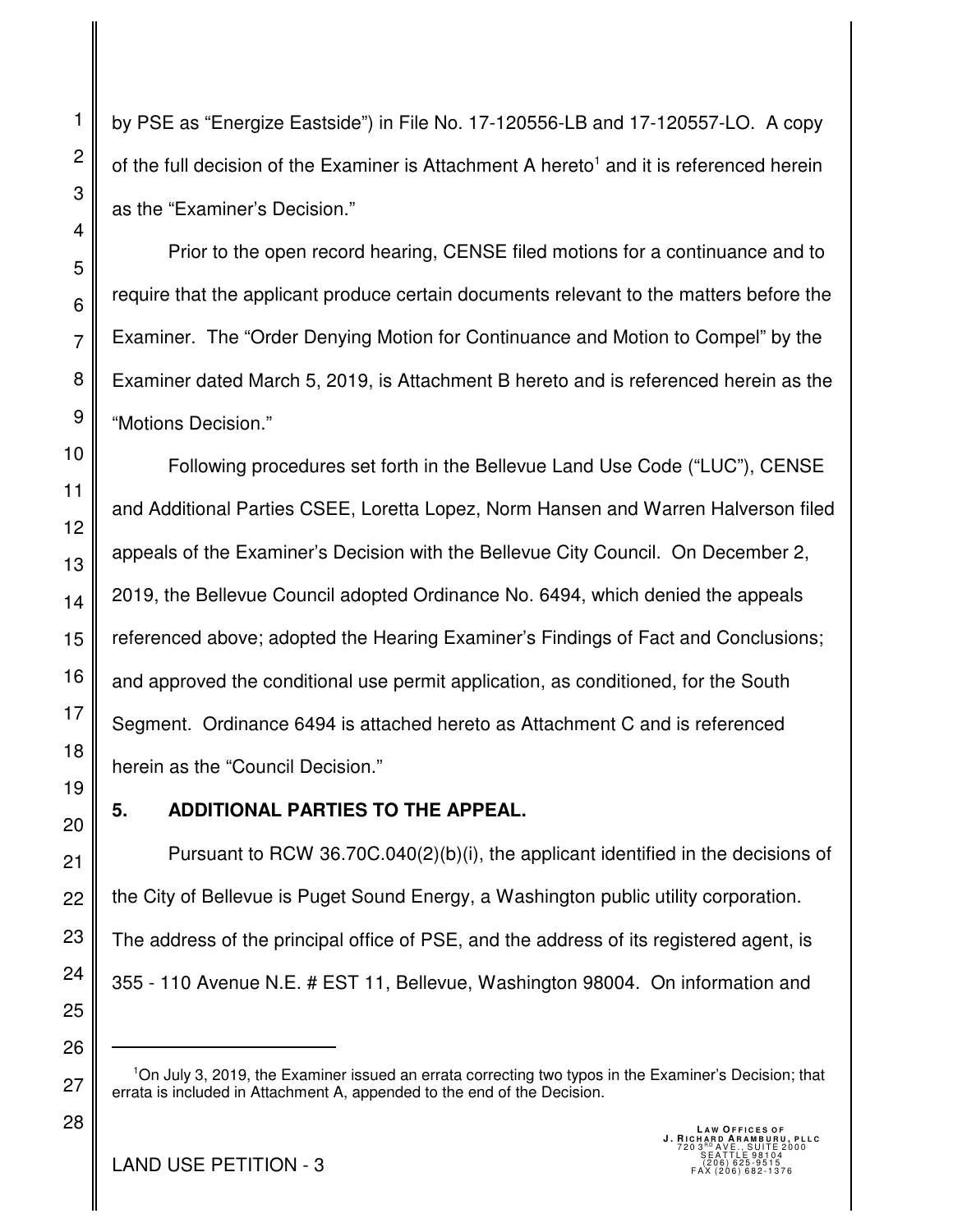| 1              | belief, PSE is also the owner of certain easements and real property to be used for                                                                                             |  |
|----------------|---------------------------------------------------------------------------------------------------------------------------------------------------------------------------------|--|
| $\overline{c}$ | construction of the South Segment under RCW 36.70C.040(2)(b)(ii). As identified in                                                                                              |  |
| 3              | the Examiner's Decision, PSE was represented during the proceedings by Erin L.                                                                                                  |  |
| 4              | Anderson and Sara A. Leverette, Van Ness Feldman LLP, 719 Second Avenue, Suite                                                                                                  |  |
| 5<br>6         | 1150, Seattle, Washington 98104-1728, Telephone (206) 802-3846, email                                                                                                           |  |
| $\overline{7}$ | eanderson@vnf.com, sleverette@vnf.com.                                                                                                                                          |  |
| 8              | Pursuant to RCW 36.70C.040(2)(d) the following are persons named in the                                                                                                         |  |
| 9              | written decision who had filed appeals to the local government decision maker:                                                                                                  |  |
| 10             |                                                                                                                                                                                 |  |
| 11             | • Loretta J. Lopez<br>13419 NE 33rd Lane                                                                                                                                        |  |
| 12             | Bellevue WA 98005<br>email llopez@mstarlabs.com                                                                                                                                 |  |
| 13             | • Norm Hansen                                                                                                                                                                   |  |
| 14             | 3851 136th Ave NE<br>Bellevue, WA 98005                                                                                                                                         |  |
| 15             |                                                                                                                                                                                 |  |
| 16             | • Warren Halverson<br>13701 NE 32nd PI                                                                                                                                          |  |
| 17             | Bellevue WA 98005                                                                                                                                                               |  |
| 18             | • Citizens for Sane Eastside Energy (CSEE)<br>Larry G. Johnson, Attorney for CSEE, WSBA #5682                                                                                   |  |
| 19             | 8505 129th Ave SE                                                                                                                                                               |  |
| 20             | Newcastle, WA 98056<br>tel.: 425 228-3786                                                                                                                                       |  |
| 21             | email: larry.ede@gmail.com                                                                                                                                                      |  |
| 22             | <b>STANDING OF PETITIONER.</b><br>6.                                                                                                                                            |  |
| 23             | Petitioner CENSE has standing pursuant to RCW 36.70C.060 as follows:                                                                                                            |  |
| 24             | 6.1. The land use decision has prejudiced or is likely to prejudice the Petitioner.                                                                                             |  |
| 25             | CENSE was formed to protect and preserve the natural, environmental and                                                                                                         |  |
| 26             |                                                                                                                                                                                 |  |
| 27             | residential values of the portions of the Eastside, including the City of Bellevue,                                                                                             |  |
| 28             | <b>LAW OFFICES OF</b><br>J. RICHARD ARAMBURU, PLLC<br><sup>RD</sup> AVE., SUITE.<br>}EATTLE_98104<br>ITE 2000<br><b>LAND USE PETITION - 4</b><br>206) 625-9515<br>206) 682-1376 |  |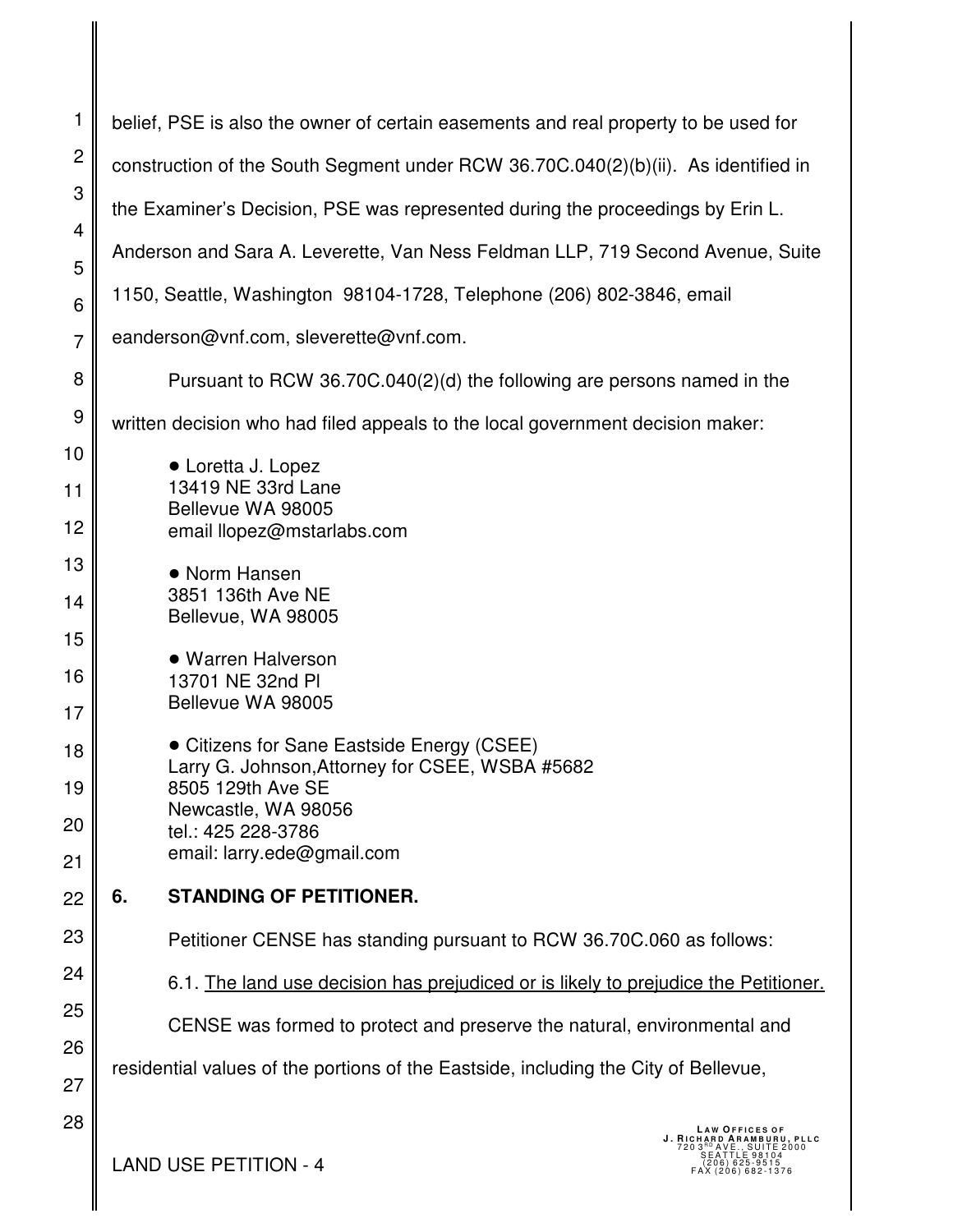1 2 3 4 5 6 7 8 9 10 11 12 13 14 15 19 22 23 26 impacted by the construction and operation of a proposed 230 kilovolt (kV) electric transmission line proposed by PSE. Since 2014 CENSE has been active in commenting, participating in public hearings and other proceedings concerning the plans for the 230 kV electric transmission lines proposed by PSE. CENSE and its members would be adversely impacted by the construction and installation of the proposed transmission lines because of aesthetic, visual, community and environmental impacts which have been continuously raised, in all available fora, since the PSE proposal was filed in 2014. 6.2. Petitioner's asserted interests are among those that the local jurisdiction was required to consider when it made the land use decision. Bellevue codes and regulations regarding applications for electric utility facilities, and conditional use permits and proceedings under the State Environmental Policy Act, Chapter 43.21C, require public participation. CENSE and its members also participated in various citizen advisory committees and public forums under LUC 20.20.255. CENSE also appealed the Examiner's Decision as identified herein. 6.3. A judgment in favor of the petitioner would substantially eliminate or redress the prejudice to petitioner caused or likely to be caused by the land use decision. If the Council Decision is reversed or remanded, the concerns expressed in Petitioner's comment letters, statements to the Examiner and in the appeal to the Bellevue City Council will be eliminated or redressed and the proposal would be modified consistent with applicable legal requirements. 6.4. The Petitioner has exhausted its administrative remedies to the extent required by law. CENSE has filed comments on the proposal at each and every opportunity, participated in all public hearings on the proposal, including the one leading to the **LAW OFFICES OF<br><b>J. RICHARD ARAMBURU, PLLC**<br>720 3<sup>RD</sup> AVE., SUITE 2000<br>SEATTLE 98104  $\text{LAND USE PETITION - 5} \quad \text{[206] 625-9515}_{\text{[206] 682.1376}}$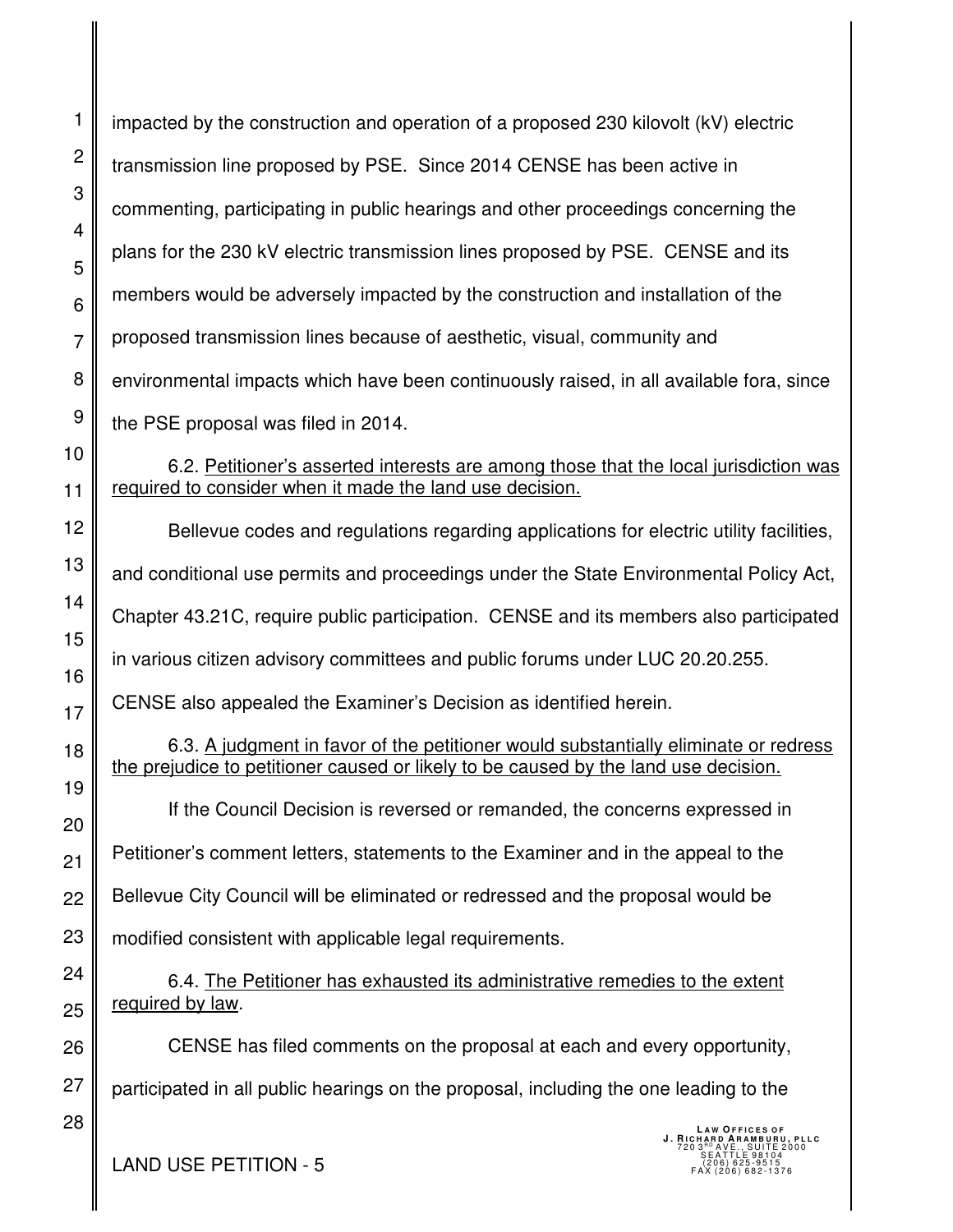| 1              | Examiner's Decision, and appealed the Examiner's Decision to the Bellevue City  |                                                                                                |                                                                                     |  |
|----------------|---------------------------------------------------------------------------------|------------------------------------------------------------------------------------------------|-------------------------------------------------------------------------------------|--|
| $\overline{c}$ | Council. There are no other or further administrative remedies to be exhausted. |                                                                                                |                                                                                     |  |
| 3<br>4         | 7.                                                                              | STATEMENT OF BACKGROUND FACTS AND STATEMENT OF ERRORS<br><b>MADE IN THE LAND USE DECISION.</b> |                                                                                     |  |
| 5              | 7.                                                                              | $\mathbf 1$                                                                                    | <b>BACKGROUND FACTS.</b>                                                            |  |
| 6              | 1.1                                                                             |                                                                                                | In 2008, the Bellevue City Council adopted amendments to its land use code          |  |
| $\overline{7}$ |                                                                                 |                                                                                                | (LUC) to specifically regulate "electrical utilities facilities" ("EUF") in Section |  |
| 8<br>9         |                                                                                 |                                                                                                | 20.20.255 (hereinafter "Section 255"). This code section says that the              |  |
| 10             |                                                                                 |                                                                                                | application for an EUF "shall comply" with the following:                           |  |
| 11             |                                                                                 | 1.1.1                                                                                          | "the electrical utility facility location is a consequence of needs or              |  |
| 12             |                                                                                 |                                                                                                | demands from customers located within the land use district or area,"               |  |
| 13             |                                                                                 |                                                                                                | 1.1.2 an operational need exists that requires "location of the electrical utility  |  |
| 14             |                                                                                 |                                                                                                | facility in the district or area;"                                                  |  |
| 15<br>16       |                                                                                 | 1.1.3                                                                                          | "the proposed electrical utility facility provides reliability to customers         |  |
| 17             |                                                                                 |                                                                                                | served;"                                                                            |  |
| 18             |                                                                                 |                                                                                                | 1.1.4 "Where feasible, the preferred site alternative identified in subsection      |  |
| 19             |                                                                                 |                                                                                                | D.2.d of this section is located within the land use district requiring             |  |
| 20             |                                                                                 |                                                                                                | additional service and residential land use districts are avoided when the          |  |
| 21             |                                                                                 |                                                                                                | proposed new or expanded electrical utility facility serves a nonresidential        |  |
| 22             |                                                                                 |                                                                                                | land use district;"                                                                 |  |
| 23<br>24       |                                                                                 | 1.1.5                                                                                          | "Describe components of the proposed electrical utility facility that relate        |  |
| 25             |                                                                                 |                                                                                                | to system reliability."                                                             |  |
| 26             | 1.2                                                                             |                                                                                                | In December, 2013, PSE announced its intention to construct an 18-mile long         |  |
| 27             |                                                                                 |                                                                                                |                                                                                     |  |
| 28             |                                                                                 |                                                                                                | <b>LAW OFFICES OF</b><br>J. RICHARD ARAMB<br>. PLLC<br><b>LAND USE PETITION - 6</b> |  |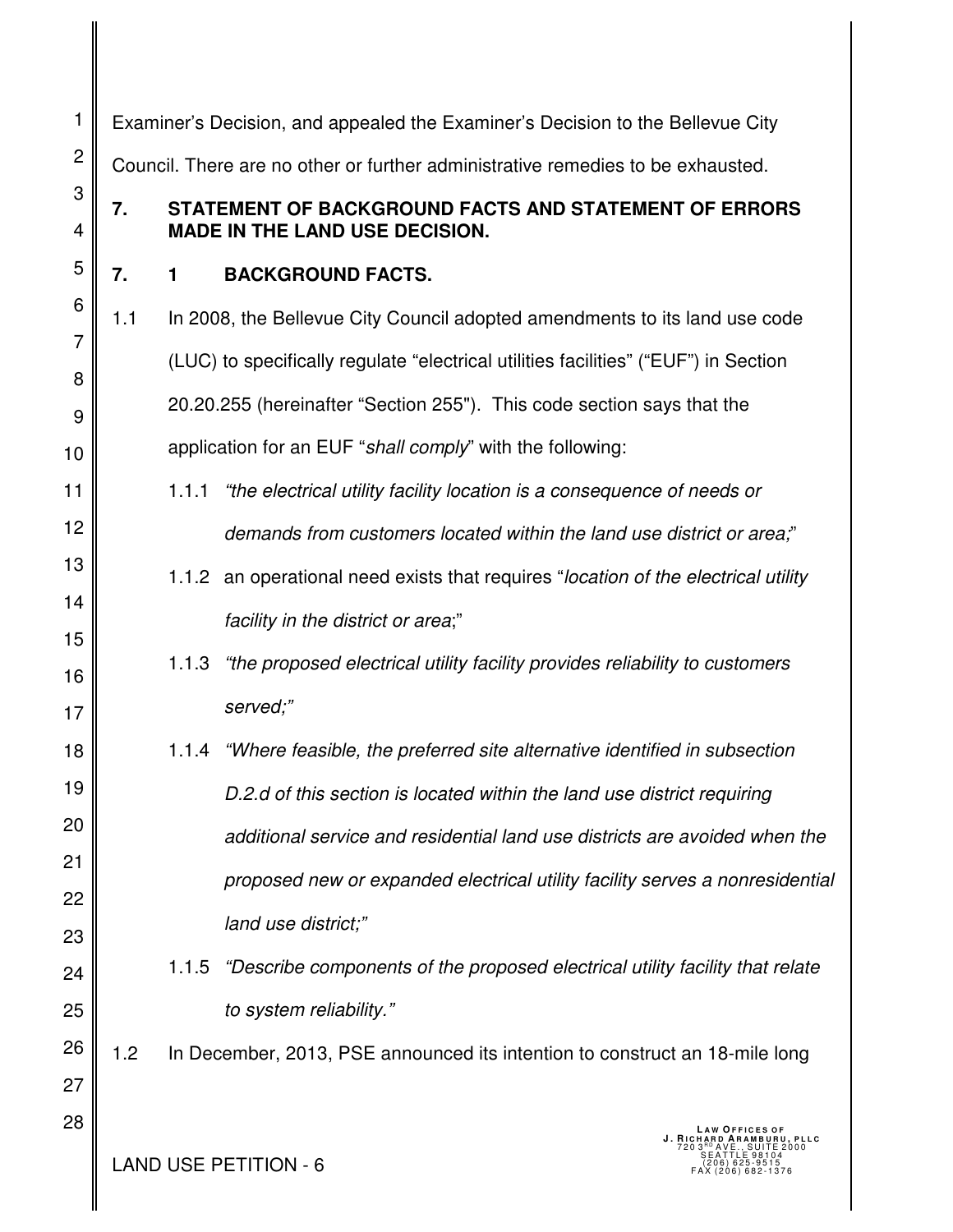1 2 3 4 5 6 7 8 9 10 11 12 13 14 15 16 17 18 19 20 21 22 23 24 25 26 27 28 electric transmission line from Renton to Redmond, including some 8.5 miles in the City of Bellevue. The proposal consisted of new wires and transmission towers and included a new electric substation in Bellevue (the Lakeside substation). The company claimed that the proposal was needed because of possible overloads during the winter at the substations located at each end of the proposed new transmission line corridor (the Sammamish substation to the north in Redmond and the Talbot Hill substation to the south in Renton). 1.3 In April, 2015, PSE and the City of Bellevue began a process to comply with the State Environmental Policy Act ("SEPA") for the proposal, including the preparation of two draft environmental impact statements. In August, 2015, the City of Bellevue made changes in the Utility Element of its comprehensive plan, determining the portion of the 18-mile transmission line proposed to go through Bellevue was "sensitive to neighborhood character." 1.4 During 2014, PSE convened citizen advisory committees regarding the proposal. During these meetings, PSE continuously identified its proposal as the full 18 mile transmission line passing through the City (connecting to existing substations to the north and south) and indicated that any lesser or separated proposal would not meet mandatory standards for transmission lines. 1.5 The Phase I Draft Environmental Impact Statement was issued on January 28, 2016. The document stated the "Project Description" (page FS-1) was as follows: "PSE proposes to construct and operate a major new transformer served by approximately 18 miles of new high-capacity electric transmission lines (230 thousand volts [kilovolts, or kV]) extending from Renton to Redmond." On the same page, the DEIS stated: "Transmission improvements would need to **LAW OFFICES OF<br><b>J. RICHARD ARAMBURU, PLLC**<br>720 3<sup>RD</sup> AVE., SUITE 2000<br>SEATTLE 98104  $\text{LAND USE PETITION - 7} \quad \text{[206] 625-9515}_{\text{FAX (206) 625-9515}}$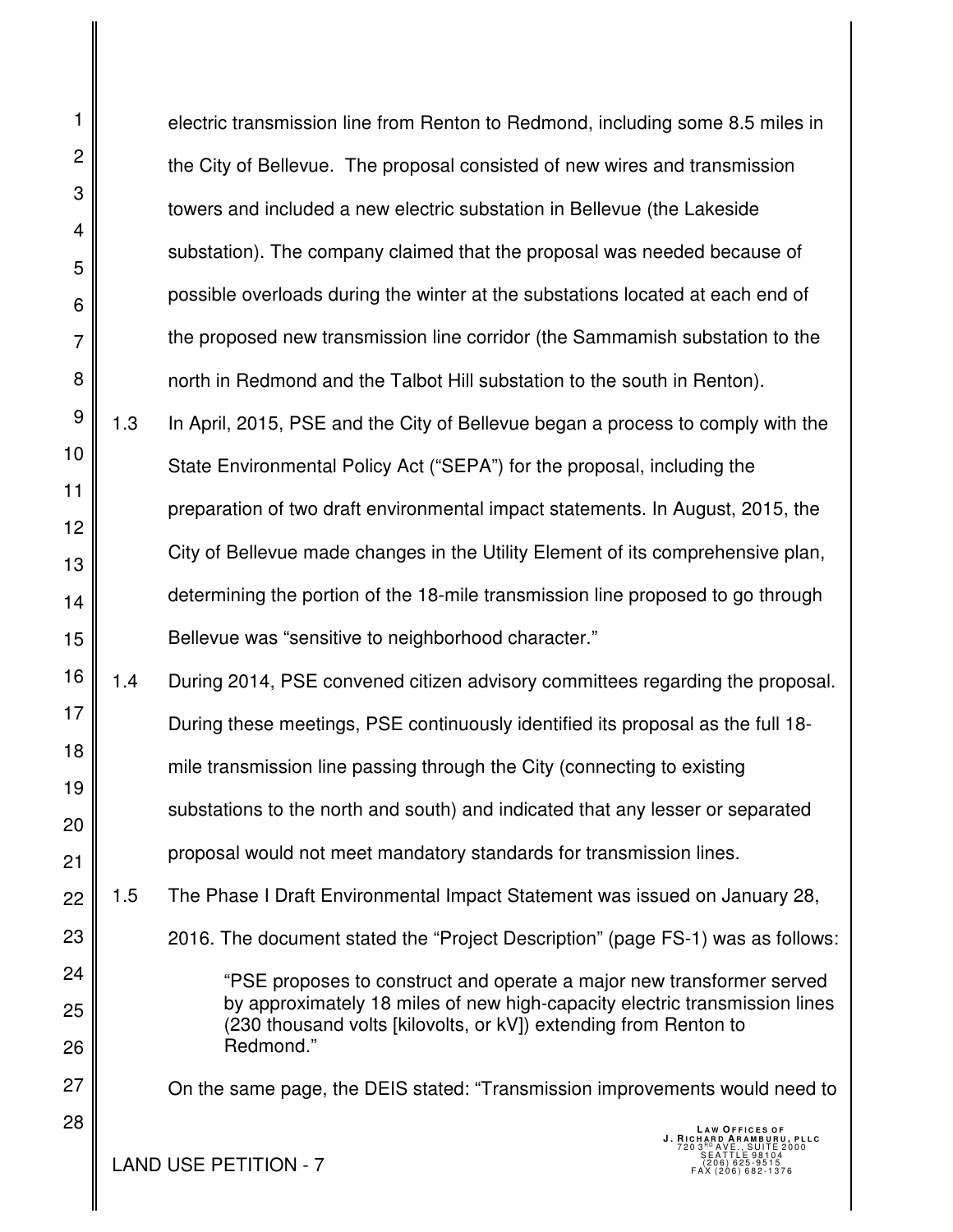be tied to these two substations (in Redmond and Renton) in order to address the need for the project; . . . ." There was no discussion or consideration of a segmented or shorter transmission line in this DEIS. CENSE and others provided comments on this document, understanding the proposal was for an 18-mile transmission line.

- 1.6 Certain studies were prepared by both PSE and the city regarding the need for the facility, each of which was for the full, connected, 18-mile transmission line; no consideration in such studies was given to any separated, disconnected or bifurcated shorter transmission line.
- 1.7 The Phase 2 DEIS was issued on May 8, 2017. The project description was substantially unchanged from the Phase 1 DEIS and identified the project as: "to construct and operate a major new transformer served by approximately 18 miles of new (230 thousand volts [kilovolts,or (kV)] extended from Redmond to Renton".

Again, there was no discussion or consideration of a segmented or shorter transmission line. CENSE and others provided comments on this document as well. The deadline for comments on the Phase 2 DEIS was June 17, 2017.

1.8 On September 8, 2017, four months after the Phase 2 DEIS was issued, and a little more than two months after the close of comments thereon, PSE submitted a formal application for its transmission line. To the surprise of all concerned, the actual application was for only a short, dead-end segment (3.3 miles) running from the south Bellevue city limits to a new substation (Lakeside) rather than the entire 18-mile line for which all prior reports were prepared and on which all review comments were based.

**LAND USE PETITION - 8**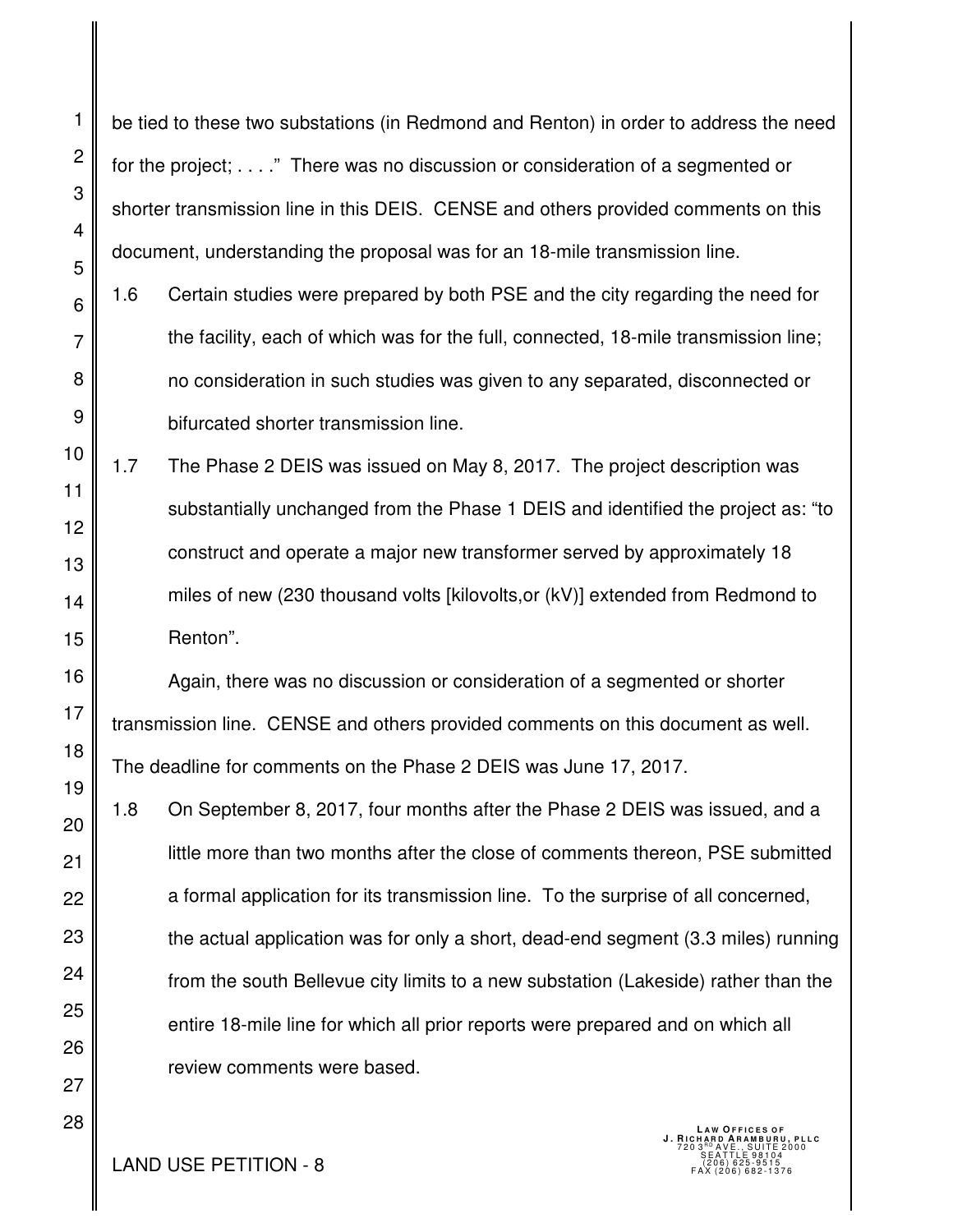- 2 3 4 5 1.9 The newly reduced proposal failed to connect the line north to the Sammamish substation, the project objective expressed in prior reviews and analysis. This creates a gap in Bellevue of about 5.2 miles to the north city limit. The 3.3 mile line segment applied for is referenced as the "South Segment."
- 6 7 8 9 10 1.10 CENSE and other members of the public objected to the bifurcation of the project into two parts, as it avoided consideration of the full impacts of the project during land use review and because the shorter segment had not been presented during project review, including before various citizen advisory committees.
- 11 12 13 14 15 16 1.11 PSE claimed that the "north segment" application would be filed soon, in late 2017 or early 2018. But no application was submitted during that time frame, nor has one been submitted to the City of Bellevue (as of the dates of the hearing before the City Council). PSE has now indicated it has no timetable for filling such an application.
- 18 19 1.12 The final EIS, still prepared for the entire line rather than just the south segment, was released on March 1, 2018.
- 23 1.13 On January 24, 2019, the City of Bellevue issued its "Director's Report" for the South Segment (referenced herein as "Staff Report") and notified the public that an open record, public hearing would be held on the PSE application on March 28, 2019.
- 24 25 1.14 The Staff Report stated, for the first time, that the South Segment dead-end line "can function independently" but that the remainder of the line north of the proposed Richards Creek Substation would only "provide redundancy." However,

**LAND USE PETITION - 9** 

1

17

20

21

22

26

27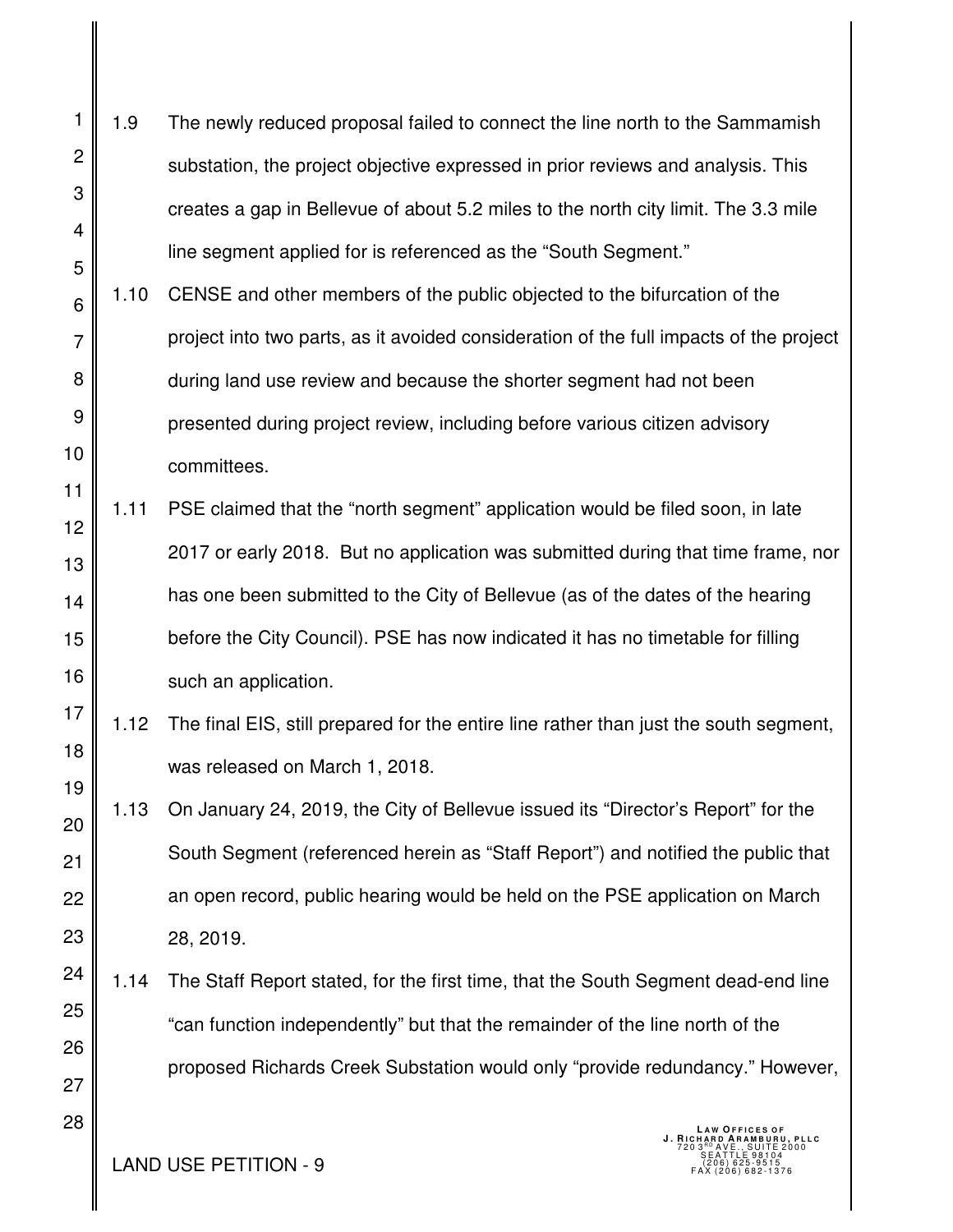| 1              |      |                                                                                 | PSE did not provide new or supplemental analysis of the South Segment for its                                                                      |  |  |
|----------------|------|---------------------------------------------------------------------------------|----------------------------------------------------------------------------------------------------------------------------------------------------|--|--|
| $\overline{c}$ |      | September 7, 2019 application, nor did it supplement any of the environmental   |                                                                                                                                                    |  |  |
| 3              |      | impact statements to reflect the change in the project proposal which created a |                                                                                                                                                    |  |  |
| 4              |      | gap in the previous 18-mile transmission proposal.                              |                                                                                                                                                    |  |  |
| 5              | 1.15 |                                                                                 | The Staff Report set February 13, 2019 for a "prehearing conference" ("PHC"),                                                                      |  |  |
| 6<br>7         |      |                                                                                 | leading to the March 28 public hearing.                                                                                                            |  |  |
| 8              | 1.16 |                                                                                 | Prior to the PHC, CENSE filed two motions with the Hearing Examiner:                                                                               |  |  |
| 9              |      | 1.16.1                                                                          | A motion to continue the hearing and consolidate it with the                                                                                       |  |  |
| 10             |      |                                                                                 |                                                                                                                                                    |  |  |
| 11             |      |                                                                                 | application that PSE had indicated would be filed for the north                                                                                    |  |  |
| 12             |      |                                                                                 | segment of the line (running north from the Richards Creek                                                                                         |  |  |
| 13             |      |                                                                                 | Substation to the north Bellevue city limits).                                                                                                     |  |  |
| 14             |      | 1.16.2                                                                          | A motion to compel the production of data regarding planning                                                                                       |  |  |
| 15             |      |                                                                                 | studies, load flow studies and the actual and historic use of                                                                                      |  |  |
| 16             |      |                                                                                 | electrical energy in the area to be served by the South Segment                                                                                    |  |  |
| 17             |      |                                                                                 | proposal.                                                                                                                                          |  |  |
| 18             | 1.17 |                                                                                 | PSE refused to provide the information requested and opposed the motion to                                                                         |  |  |
| 19<br>20       |      |                                                                                 | compel. In its response to CENSE's motion, PSE argued:                                                                                             |  |  |
| 21             |      |                                                                                 | "there is no need for any order to compel PSE's production of evidence                                                                             |  |  |
| 22             |      |                                                                                 | beyond which the company believes is adequate in order to proceed with<br>a Pre-Decisional hearing on their application."                          |  |  |
| 23             |      | Further, PSE claimed:                                                           |                                                                                                                                                    |  |  |
| 24             |      |                                                                                 | "The Hearing Examiner should decline the invitation to compel the                                                                                  |  |  |
| 25             |      |                                                                                 | disclosure of data to be used to displace PSE's analysis of need - which                                                                           |  |  |
| 26             |      |                                                                                 | was confirmed by the City and FERC as being consistent with federal<br>planning standards - in a Pre-Decisional Hearing."                          |  |  |
| 27             | 1.18 |                                                                                 | On March 5, 2019, the Examiner denied both CENSE motions without comment                                                                           |  |  |
| 28             |      | <b>LAND USE PETITION - 10</b>                                                   | <b>LAW OFFICES OF</b><br>J. RICHARD ARAMBURU, PLLC<br>720 3 RD A V E., S U I T E 2000<br>SEATTLE 98104<br>$(206) 625 - 9515$<br>$(206) 682 - 1376$ |  |  |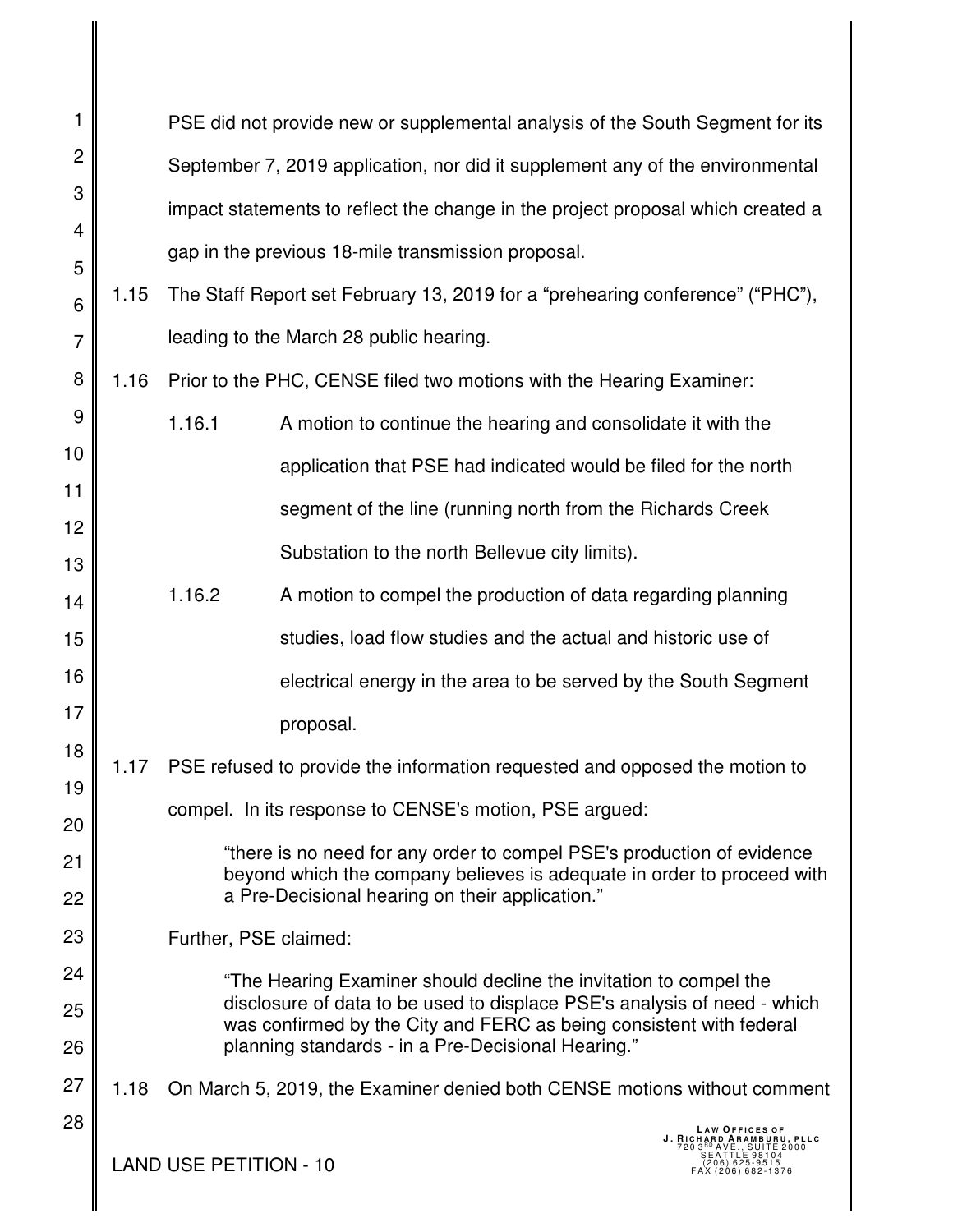or explanation. The Motions Decision; see Attachment B.

1

- 2 3 4 5 6 7 1.19 On March 28, March 29, April 3 and April 8, 2019, a public hearing was held on PSE's South Segment by the Hearing Examiner at which testimony was presented by city staff, PSE and the public. Numerous witnesses testified for CENSE and CENSE's notebook, containing factual and legal analysis, including expert reports, was submitted.
- 8 9 10 11 12 1.20 During the hearings, PSE did not produce or submit any supplemental analysis of the South Segment that addressed consistency with SEPA or with the Bellevue LUC for the change reducing the proposal to the South Segment reflected in the September 7, 2017 application.
- 13 14 15 16 17 18 19 20 1.21 On June 25, 2019, the Bellevue Hearing Examiner issued his "Findings of Fact, Conclusions and Decision" approving the conditional use permit for the South Segment of PSE's planned transmission line in Bellevue in File No. 17-120556- LB. A copy of the full decision of the Examiner is Attachment A hereto, referenced herein as the "Examiner's Decision." On July 3, 2019, the Examiner issued an Errata Correcting typographical errors (as stated in the footnote above, the errata is appended to Attachment A).
- 21 22 23 24 25 26 1.22 On July 9, 2019, CENSE filed an appeal of the Examiner's Decision to the Bellevue City Council. The Statement of Appeal included assignments of error to the Examiner's Decision and a statement of issues. On the same date, appeals were also filed by other interested participants in the Hearing Examiner hearing, Loretta Lopez, Norm Hanson, Warren Halverson and Citizens for Sane Eastside Energy (CSEE).

**LAND USE PETITION - 11** 

27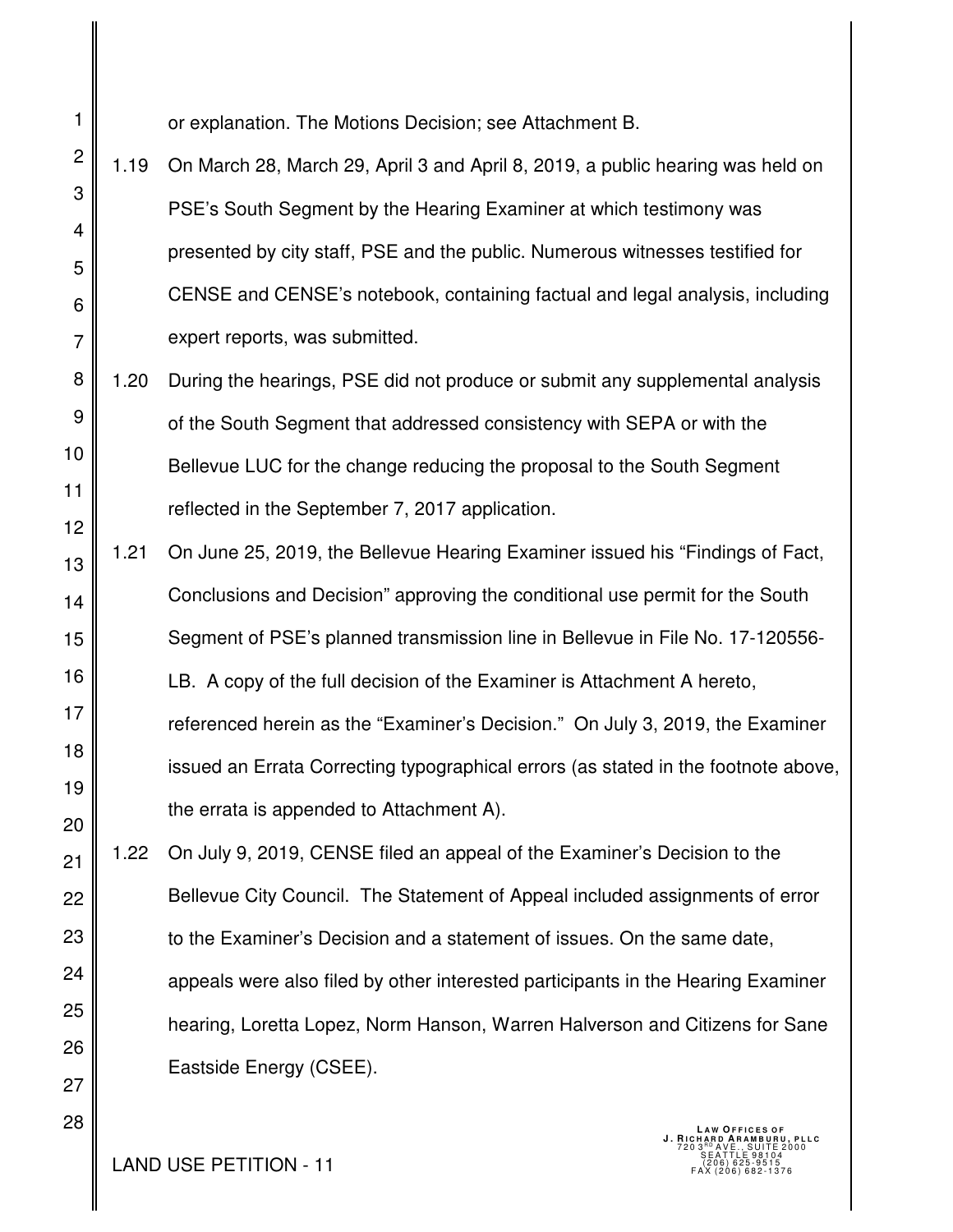- 1 2 3 4 5 6 1.23 A closed record appeal hearing was held by the Bellevue City Council on October 16, 2019, at which argument, but no new evidence, was presented. At its November 14, 2019 meeting the City Council discussed the appeal and thereafter directed staff to draft an ordinance denying the appeals and adopting the Examiner's Findings and Conclusions and Decision.
- 7 8 9 10 11 12 1.24 On December 2, 2019, the Bellevue City Council adopted Ordinance 6494, which denied the appeals of all the several appellants, adopted the Hearing Examiner Findings of Fact, Conclusions and Decision, and held that PSE was not required to submit only one conditional use permit application to Bellevue for both the North and South segments proposed within the city limits.
- 13 14 15 1.25 Ordinance 6494 also stated that the only conditional use permit application before the Examiner was for the South Segment. That Ordinance is Attachment C hereto.
- 16

23

24

27

28

## **7. 2 ASSIGNMENTS OF ERROR.**

- 17 18 19 2.1 Petitioner repeats and confirms the assignments of error to the Examiner's Decision as found in the Notice of Appeal to the Council.
- 20 21 22 2.2 Petitioner assigns error to Sections 1-5 found on the second page of the Council Decision, except that portion of Section 3 which provides "the only CUP application before the Hearing Examiner was for the South Segment."
	- **7. 3 THE CITY HAS FAILED TO ANALYZE REASONABLE ALTERNATIVES AS REQUIRED BY LUC 20.20.255.**
- 25 26 3.1 In March, 2008, the Bellevue City Council adopted Ordinance 5805, which established new approval criteria for "electrical utility facilities" (hereinafter

 $\text{LAND USE PETITION - 12} \quad \text{[1]} \quad \text{[2]} \quad \text{[2]} \quad \text{[2]} \quad \text{[3]} \quad \text{[4]} \quad \text{[4]} \quad \text{[5]} \quad \text{[5]} \quad \text{[5]} \quad \text{[5]} \quad \text{[5]} \quad \text{[5]} \quad \text{[5]} \quad \text{[5]} \quad \text{[5]} \quad \text{[5]} \quad \text{[5]} \quad \text{[5]} \quad \text{[5]} \quad \text{[5]} \quad \text{[5]} \quad \text{[5]} \quad \text{[5]} \quad \text{[5]} \quad \text{[5]}$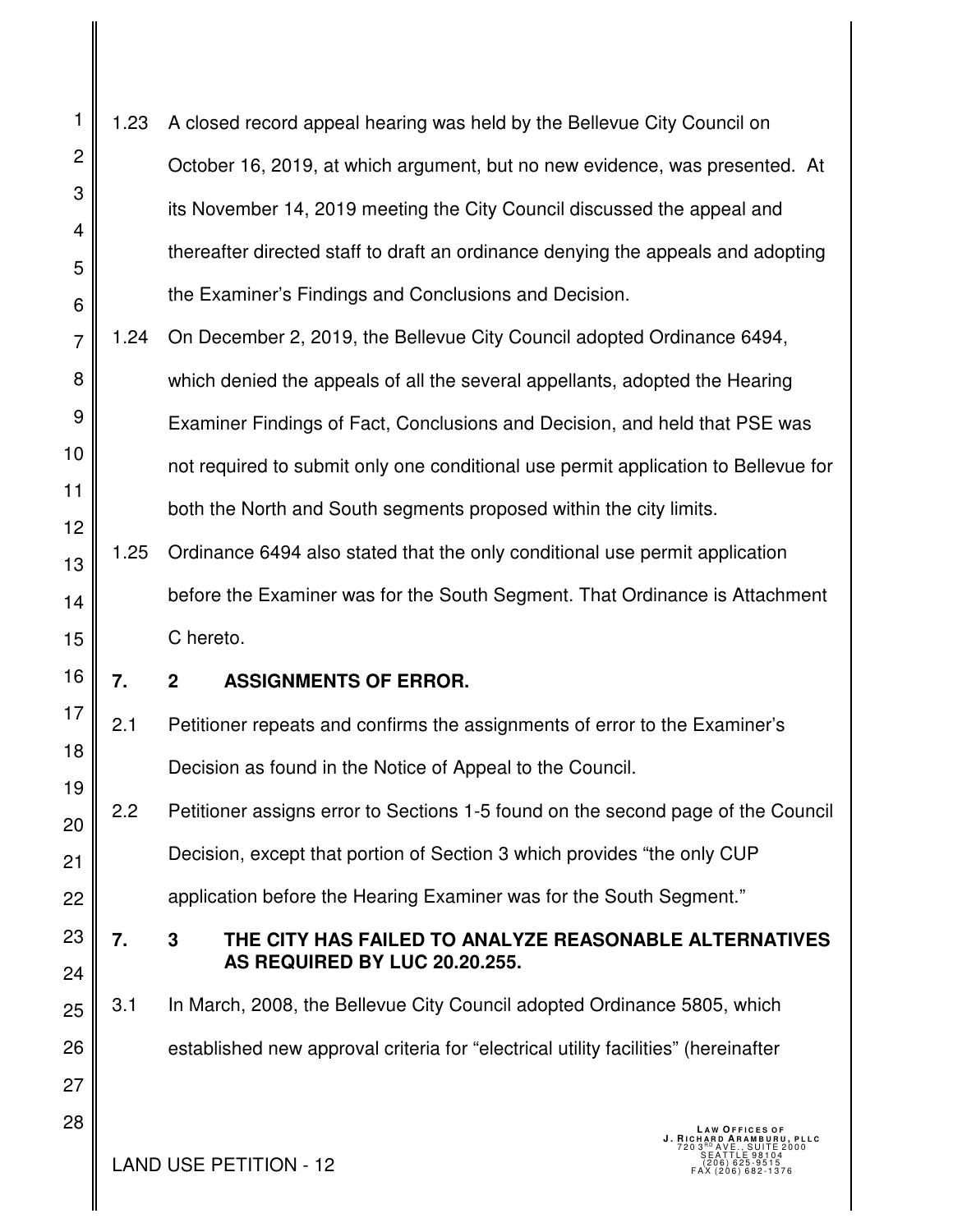| 1              |     |       | "EUF") which included "transmission lines" under LUC 20.50.018. Ordinance                                                                                    |
|----------------|-----|-------|--------------------------------------------------------------------------------------------------------------------------------------------------------------|
| $\overline{c}$ |     |       | 5805 was codified as LUC 20.20.255 (hereinafter "Section 255").                                                                                              |
| 3              | 3.2 |       | Subsection D of Section 255 requires an "alternative siting analysis"                                                                                        |
| 4              |     |       | directing that any applicant for EUF:                                                                                                                        |
| 5              |     |       | "shall identify alternative sites, provide required content showing                                                                                          |
| 6<br>7         |     |       | analysis relating to identified sites, describe technologies considered, and<br>describe community outreach conducted for proposals relating to new or       |
| 8              |     |       | expanding electrical utility facilities on sensitive sites as described in this<br>section."                                                                 |
| 9              | 3.3 |       | Subsection D.1 of Section 255 in turn requires that:                                                                                                         |
| 10             |     |       | "Prior to submittal of the application for Conditional Use Permit required                                                                                   |
| 11             |     |       | pursuant to subsection C of this section, the applicant shall identify not<br>less than three alternative site options to meet the system needs for the      |
| 12             |     |       | proposed new or expanding electrical utility facility. At least one of the<br>alternative sites identified by the applicant shall be located in the land use |
| 13             |     |       | district to be primarily served by the proposed electrical utility facility."                                                                                |
| 14<br>15       | 3.4 |       | Subsection D.2 of Section 255 sets forth requirements for the more detailed                                                                                  |
| 16             |     |       | content of the alternative siting analysis, including:                                                                                                       |
| 17             |     | 3.4.1 | site descriptions, including listing "the land use districts within which the                                                                                |
| 18             |     |       | sites are located" (Subsection D.2.a);                                                                                                                       |
| 19             |     |       | 3.4.2 a map of the sites identified, depicting "the proximity of the sites to                                                                                |
| 20             |     |       | Neighborhood Business Land Use Districts, Residential Land Use                                                                                               |
| 21             |     |       | Districts, and Transition Areas." (Subsection D.2.b);                                                                                                        |
| 22             |     | 3.4.3 | a description of which identified sites are "considered practical or feasible                                                                                |
| 23             |     |       | alternatives by the applicant, and which of the sites analyzed are not                                                                                       |
| 24             |     |       |                                                                                                                                                              |
| 25             |     |       | considered practical or feasible, together with supporting information that                                                                                  |
| 26             |     |       | justifies the conclusions reached." (Subsection D.2.c);                                                                                                      |
| 27             |     |       |                                                                                                                                                              |
| 28             |     |       | LAW OFFICES OF<br>J. RICHARD ARAMBURU, PLLC                                                                                                                  |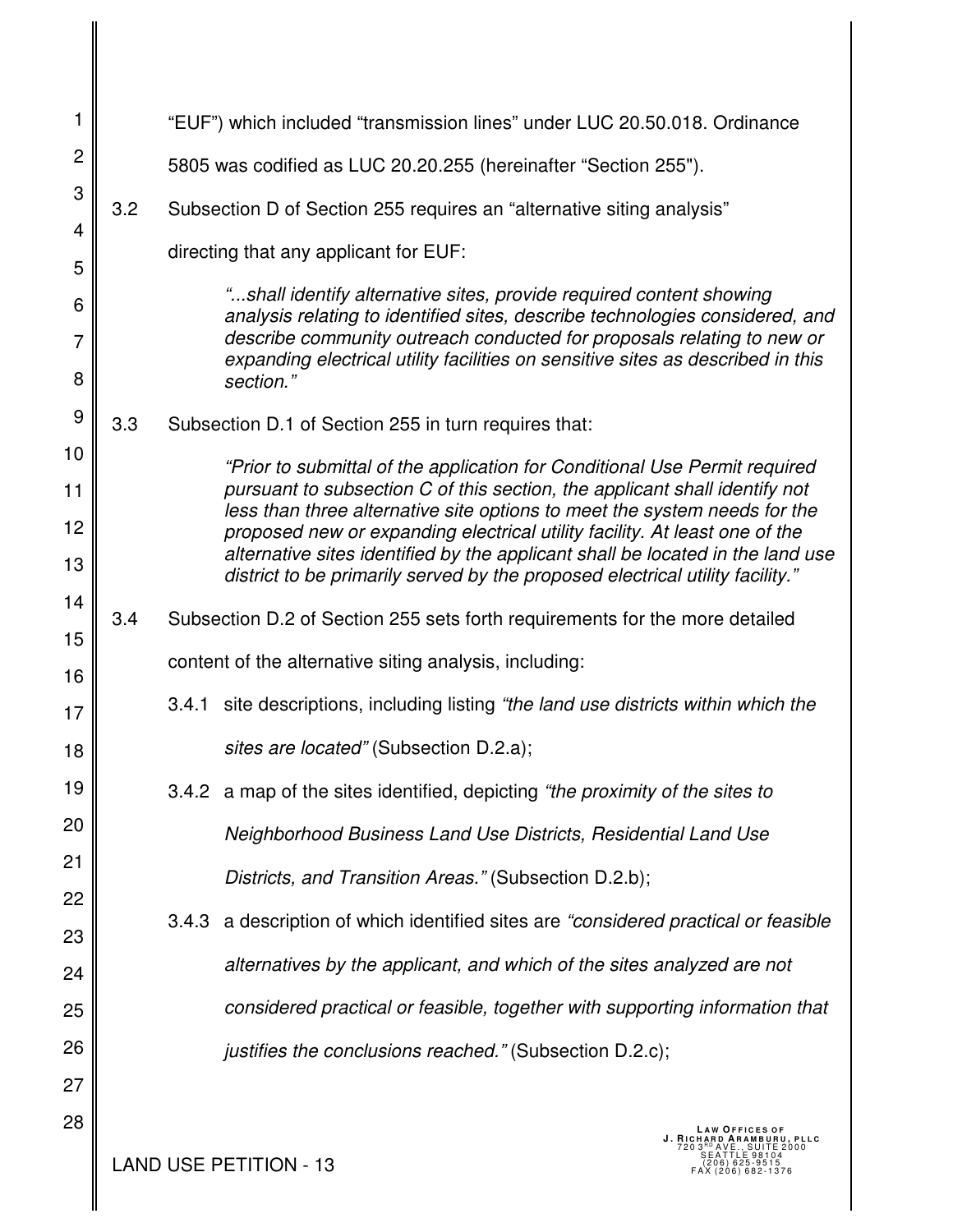| 1              |       | 3.4.4 for sites identified in certain residential land use districts, additional                                                                                 |
|----------------|-------|------------------------------------------------------------------------------------------------------------------------------------------------------------------|
| $\overline{c}$ |       | analysis is required in Subsection D.2.b), as follows:                                                                                                           |
| 3              |       |                                                                                                                                                                  |
| 4              |       | "i. Describe whether the electrical utility facility location is a consequence<br>of needs or demands from customers located within the district or area;<br>and |
| 5              |       |                                                                                                                                                                  |
| 6              |       | ii. Describe whether the operational needs of the applicant require location<br>of the electrical utility facility in the district or area.";                    |
| 7              |       | 3.4.5 application of a "site selection hierarchy" (Subsection D.2.d) requires the                                                                                |
| 8              |       |                                                                                                                                                                  |
| 9              |       | following:                                                                                                                                                       |
| 10             |       | "The following location selection hierarchy shall be considered during<br>identification of the preferred site alternative: (i) nonresidential land use          |
| 11             |       | districts not providing transition, (ii) nonresidential Transition Areas                                                                                         |
| 12             |       | (including the BelRed Office/Residential Transition (BR-ORT), and (iii)<br>residential areas. The applicant may identify a preferred site alternative in         |
| 13             |       | a Residential Land Use District or Transition Area (including the BelRed<br>Office/Residential Transition (BR-ORT) upon demonstration that the                   |
| 14             |       | location has fewer site compatibility impacts than a nonresidential land<br>use district location."                                                              |
| 15             |       |                                                                                                                                                                  |
| 16             |       | 3.4.6 Subsection D.3 of Section 255 requires an explanation of the "Technology"                                                                                  |
| 17             |       | Considered for the Preferred Site Alternative," with the following elements:                                                                                     |
| 18             |       | "a. Describe the range of technologies considered for the proposed<br>electrical utility facility;                                                               |
| 19             |       | b. Describe how the proposed electrical utility facility provides reliability to                                                                                 |
| 20             |       | customers served;                                                                                                                                                |
| 21             |       | c. Describe components of the proposed electrical utility facility that relate                                                                                   |
| 22             |       | to system reliability; and                                                                                                                                       |
| 23             |       | d. Describe how the proposed facility includes technology best suited to                                                                                         |
| 24             |       | mitigate impacts on surrounding properties."                                                                                                                     |
| 25             | 3.4.7 | Subsection D.4 of Section 255 requires:                                                                                                                          |
| 26             |       | "a description of all methods of community outreach or involvement                                                                                               |
| 27             |       | conducted by the applicant prior to selecting a preferred site for the                                                                                           |
| 28             |       | <b>LAW OFFICES OF</b><br>J. RICHARD ARAMBURU, PLLC<br>UITE 2000<br><b>AND USE PETITION - 14</b><br>206) 625-9515                                                 |
|                |       | (206) 682-1376                                                                                                                                                   |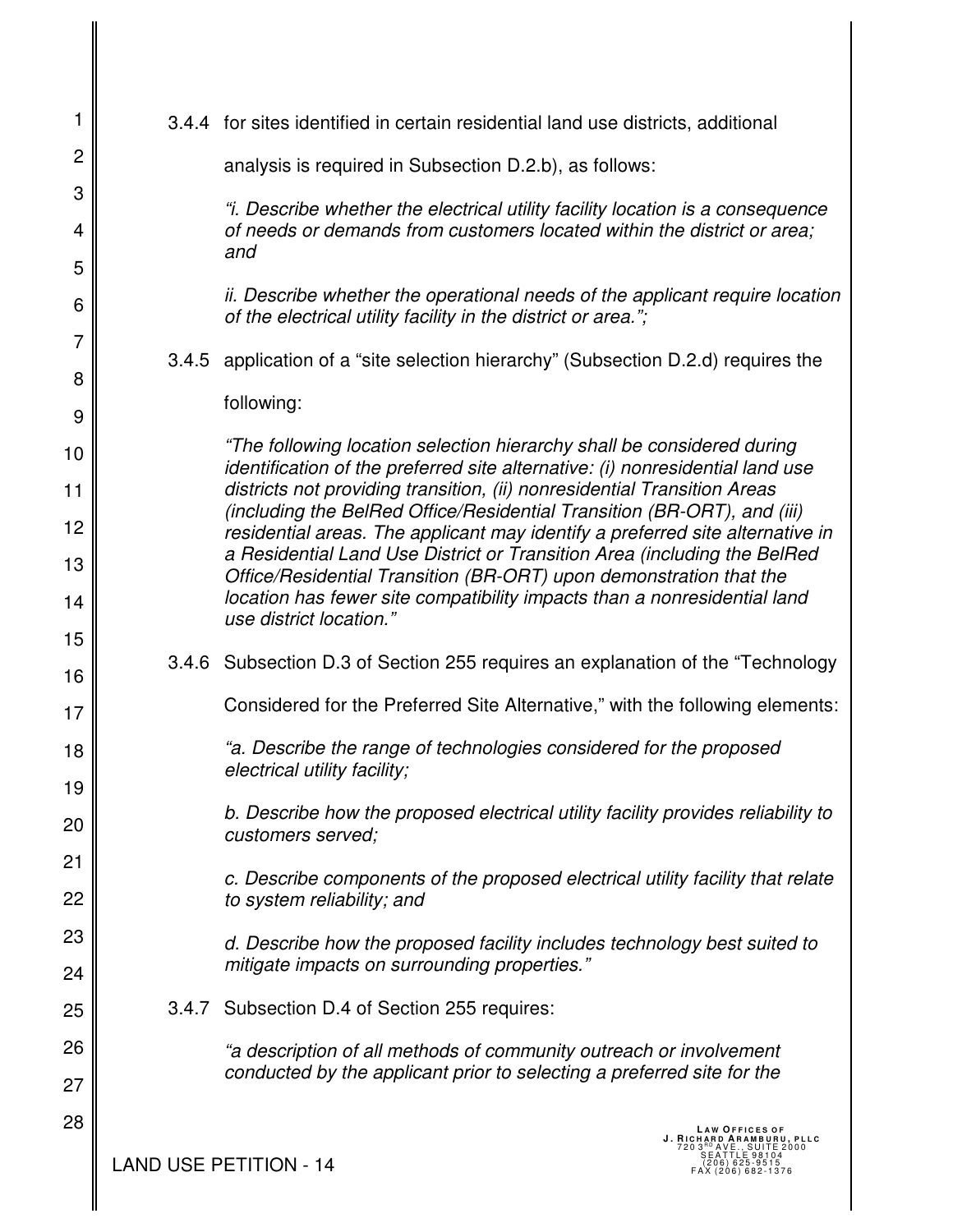*proposed electrical utility facility.*"

- 3.4.8 The "Decision Criteria" for Section 255 found in Subsection E requires the applicant shall demonstrate: *"a. Compliance with the alternative siting analysis requirements of subsection D of this section;"*
- 6 7 8 9 10 11 12 3.5 PSE failed to include consideration of the 3.3 mile South Segment dead-end line in the "Alternative Siting Analysis" submitted to the City. PSE further did not present the South Segment as an alternative for consideration during the "public outreach" required by Section 255. The City Staff report failed to include analysis of the South Segment in the elements of the "Alternative Siting Analysis."
- 13 14 15 16 17 3.6 Both the Hearing Examiner and City Council in their decisions failed to provide or require the analysis and consideration required for the South Segment by the Alternative Siting Analysis in their decisions. The failure of these decisions to include the South Segment in the required "Alternative Siting Analysis" has resulted in violation of the following standards of RCW 36.70C.130(1):
	- 3.6.1 *"(a) The body or officer that made the land use decision engaged in unlawful procedure or failed to follow a prescribed process, unless the error was harmless";*
		- 3.6.2 *"(b) The land use decision is an erroneous interpretation of the law, after allowing for such deference as is due the construction of a law by a local jurisdiction with expertise"*;
			- 3.6.3 *"(c) The land use decision is not supported by evidence that is substantial when viewed in light of the whole record before the court"*;

27 28

18

19

20

21

22

23

24

25

26

1

2

3

4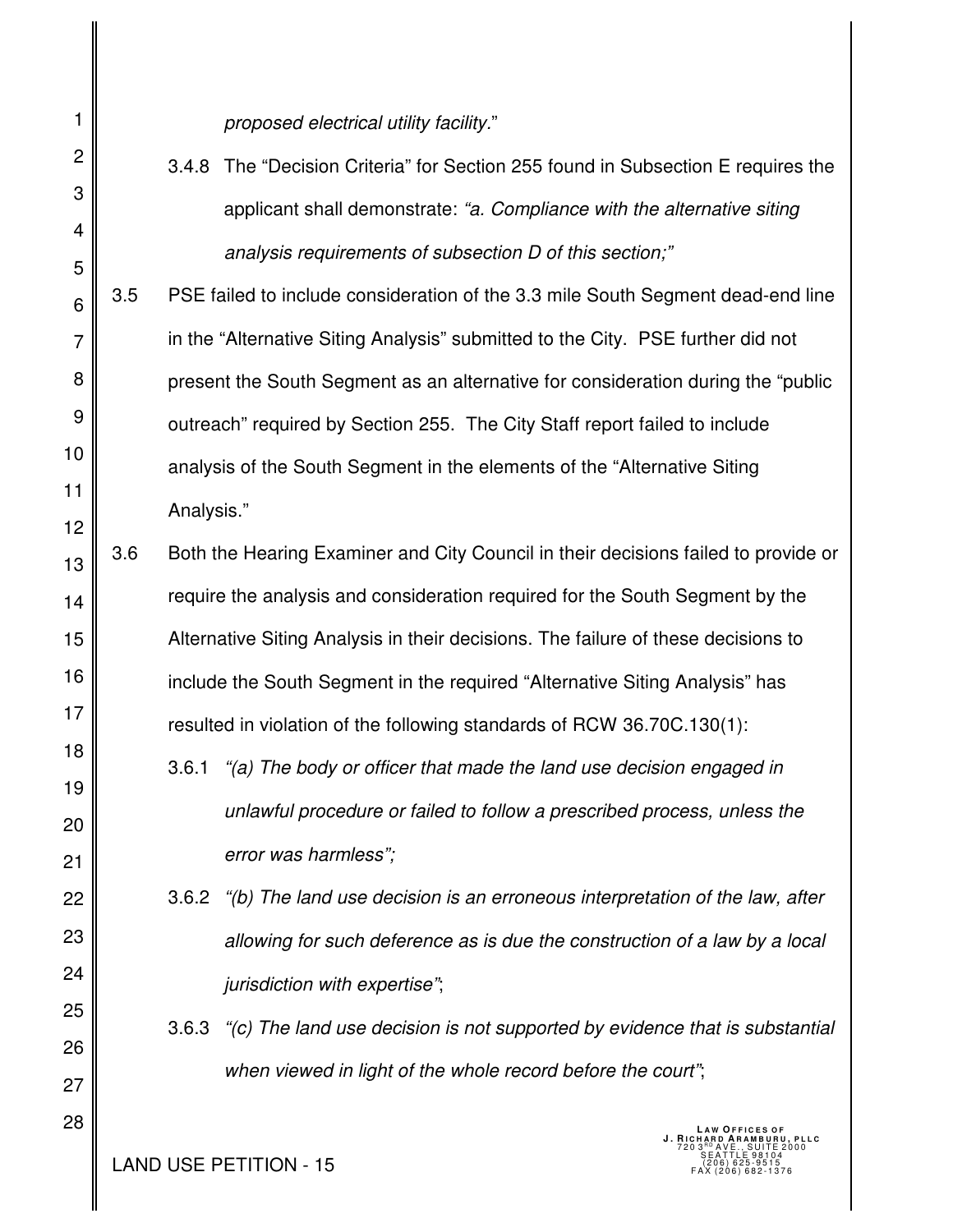- 1 2 3 4 5 6 7 8 9 10 11 12 13 14 15 16 17 18 19 20 21 22 23 24 3.6.4 *"(d) The land use decision is a clearly erroneous application of the law to the facts."* 3.7 For the foregoing reasons, the Examiner's Decision and the Council Decision should be reversed and/or remanded for compliance with the law and regulations specified above. **7. 4 THE ENVIRONMENTAL IMPACT STATEMENTS ARE INADEQUATE BECAUSE THEY DID NOT CONSIDER THE SOUTH SEGMENT PROPOSAL.**  4.1 The two draft environmental impact statements and the final environmental impact statement prepared by PSE and the City of Bellevue dealt exclusively with an 18-mile transmission proposal running from the bulk energy substation in Redmond at the north (the Sammamish substation) to the bulk energy substation in the south in Renton (the Talbot Hill substation). 4.2 Those impact statements did not discuss, consider or analyze the South Segment as the project proposal, except as to construction phasing for the full 18-mile proposal. There was no separate analysis of technical, operational or other elements of the South Segment in these documents. None of the technical or load flow studies considered or addressed the South Segment as a separate project, despite the revelations in the reduced application that the South Segment could "function independently" of the remainder of the line to the north and the so-called North Segment would only "provide redundancy." 4.3 None of the environmental impact statements prepared for the project identified
	- the South Segment as either the preferred option or as the project proposal, and none considered the South Segment as an alternative to the originally proposed
		- **LAW OFFICES OF<br><b>J. RICHARD ARAMBURU, PLLC**<br>720 3<sup>RD</sup> AVE., SUITE 2000<br>SEATTLE 98104

 $\text{LAND USE PETITION - 16} \quad \text{[206] 625-9515}_{\text{[206] 625-9515}}$ 

25

26

27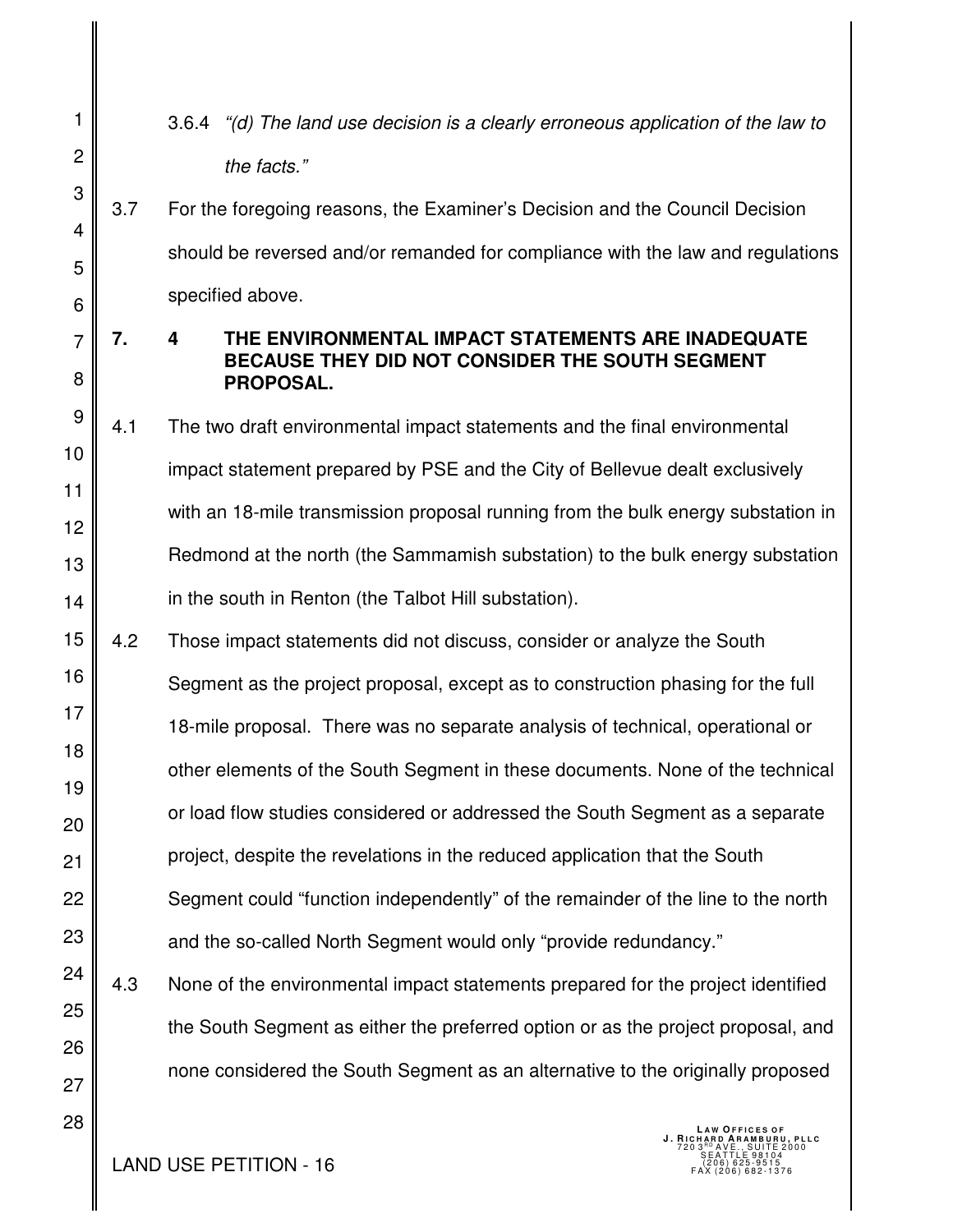18-mile transmission line. Rather, PSE repeatedly stated such a bifurcated line would not be appropriate or feasible.

- 3 4 5 7 4.4 Under SEPA, an EIS is required to disclose a proposal's objective, the purpose and need to which the proposal is responding, issues to be resolved and environmental choices to be considered, and choices to be made among alternative courses of action. WAC 197-11-440(4).
- 8 9 10 11 12 13 14 15 4.5 Under SEPA, an EIS is required to analyze reasonable alternatives. RCW 43.21C.110(1)(d). Under the SEPA Rules, chapter 1997-11 WAC, an EIS must consider and describe the principal features of all reasonable alternatives that would approximate a proposal's objectives, and under WAC 197-11-786 and 197-11-440(5), "Reasonable alternative" means an action that could feasibly attain or approximate a proposal's objectives, but at a lower environmental cost or decreased level of environmental degradation.
- 16 17 18 19 20 4.6 The environmental impact statements prepared for the project were insufficient and inadequate because they failed to consider, either as the project proposal or as an alternative, the South Segment that was the subject of the September 7, 2017 permit application.

22 23 4.7 The Hearing Examiner and City Council in their decisions both relied on this inadequate analysis, resulting in violation of the following standards of RCW 36.70C.130(1):

> 4.7.1 *"(a) The body or officer that made the land use decision engaged in unlawful procedure or failed to follow a prescribed process, unless the error was harmless;"*

**LAND USE PETITION - 17** 

1

2

6

21

24

25

26

27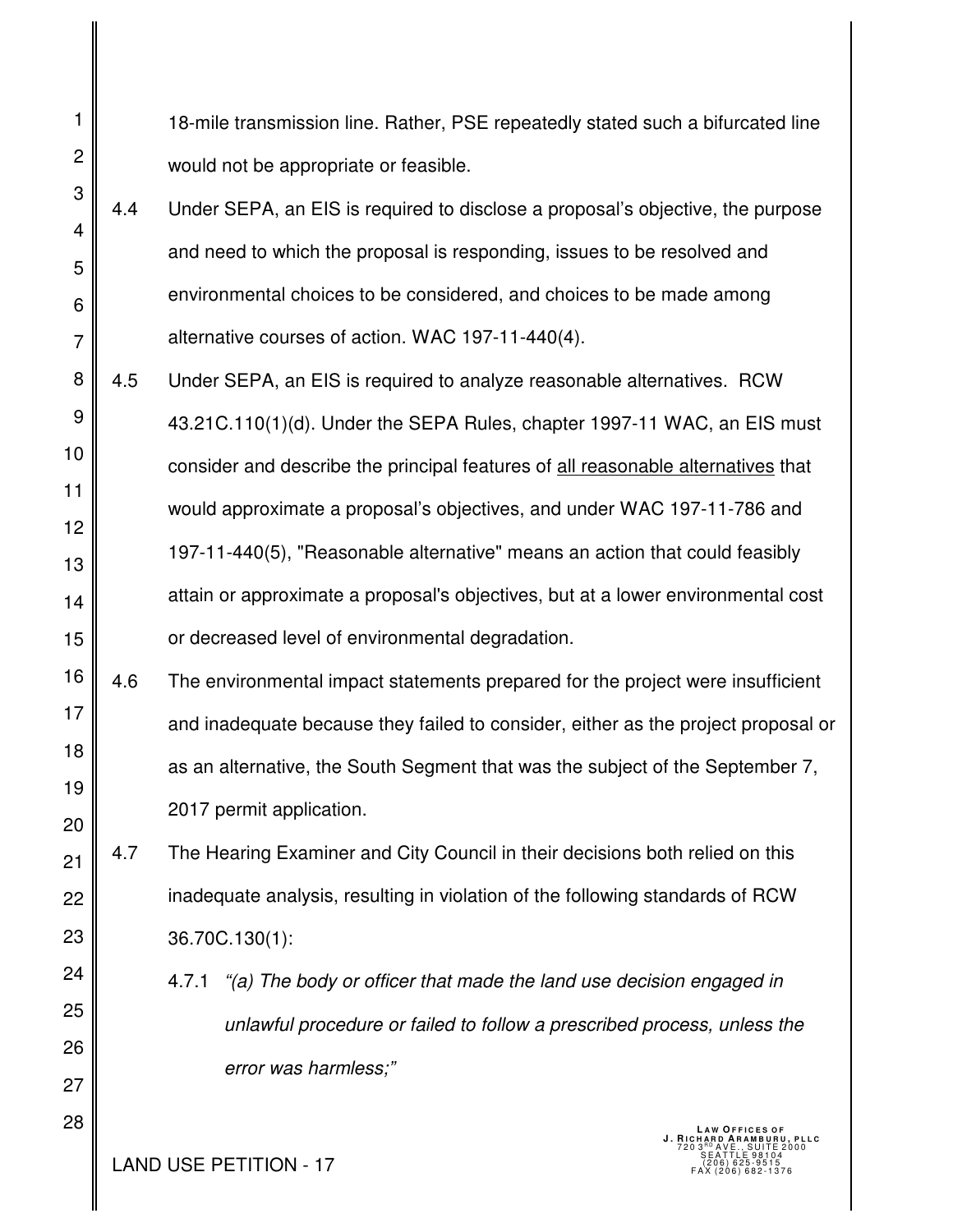| 1              |     |   | 4.7.2 "(b) The land use decision is an erroneous interpretation of the law, after                                                                                                                                                 |
|----------------|-----|---|-----------------------------------------------------------------------------------------------------------------------------------------------------------------------------------------------------------------------------------|
| $\overline{c}$ |     |   | allowing for such deference as is due the construction of a law by a local                                                                                                                                                        |
| 3              |     |   | jurisdiction with expertise;"                                                                                                                                                                                                     |
| 4              |     |   | 4.7.3 "(c) The land use decision is not supported by evidence that is substantial                                                                                                                                                 |
| 5              |     |   | when viewed in light of the whole record before the court;"                                                                                                                                                                       |
| 6              |     |   |                                                                                                                                                                                                                                   |
| $\overline{7}$ |     |   | 4.7.4 "(d) The land use decision is a clearly erroneous application of the law to                                                                                                                                                 |
| 8              |     |   | the facts".                                                                                                                                                                                                                       |
| 9              | 4.8 |   | For the foregoing reasons, the Hearing Examiner's Decision and the Council                                                                                                                                                        |
| 10             |     |   | Decision should be reversed and/or remanded for compliance with the law and                                                                                                                                                       |
| 11<br>12       |     |   | regulations specified above.                                                                                                                                                                                                      |
| 13             | 7.  | 5 | THE SOUTH SEGMENT DOES NOT MEET THE CRITERIA OF                                                                                                                                                                                   |
|                |     |   | <b>SECTION 255 : NEED AND RELIABILITY.</b>                                                                                                                                                                                        |
| 14<br>15       | 5.1 |   | The "Decision Criteria" under Section 255, <i>inter alia</i> , require the following:                                                                                                                                             |
| 16             |     |   | "3. The applicant shall demonstrate that an operational need exists that requires<br>the location or expansion at the proposed site;                                                                                              |
| 17<br>18<br>19 |     |   | 4. The applicant shall demonstrate that the proposed electrical utility facility<br>improves reliability to the customers served and reliability of the system as a<br>whole, as certified by the applicant's licensed engineer;" |
| 20             |     |   | 20.20.255.E (Emphasis supplied).                                                                                                                                                                                                  |
| 21             | 5.2 |   | The proposal before the Hearing Examiner and Council is the South Segment, a                                                                                                                                                      |
| 22             |     |   | short, dead-end segment of the original 18-mile transmission proposal.                                                                                                                                                            |
| 23             |     |   | Substantially all project analysis, including need analysis, load flow studies and                                                                                                                                                |
| 24             |     |   | other documents, including SEPA and code review from 2014 to 2017, was for                                                                                                                                                        |
| 25             |     |   | an 18-mile, 230 kV transmission line, not the 3.3 mile South Segment that was                                                                                                                                                     |
| 26             |     |   | reviewed by the Hearing Examiner and City Council. There was no analysis of                                                                                                                                                       |
| 27             |     |   |                                                                                                                                                                                                                                   |
| 28             |     |   | <b>LAW OFFICES OF</b><br>RU, PLLC                                                                                                                                                                                                 |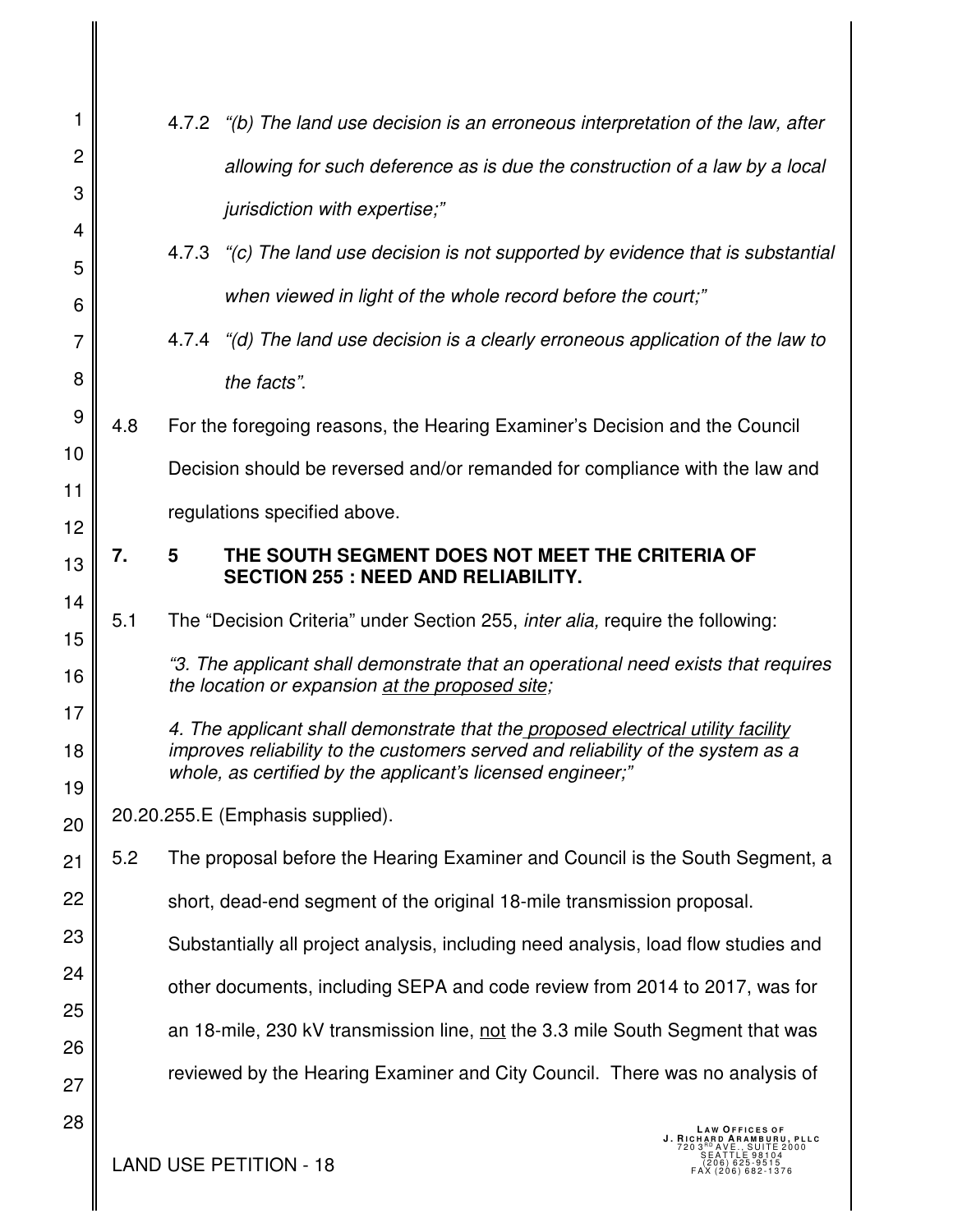| 1              |               |                                                                                     | the South Segment as "the proposed site" or "the proposed electrical utility                      |  |  |
|----------------|---------------|-------------------------------------------------------------------------------------|---------------------------------------------------------------------------------------------------|--|--|
| $\overline{c}$ |               | facility." In fact, analysis presented indicated that the creation of an incomplete |                                                                                                   |  |  |
| 3              |               | line, such as the dead-end South Segment, was inconsistent with utility             |                                                                                                   |  |  |
| 4              |               | standards and practices.                                                            |                                                                                                   |  |  |
| 5<br>6         | 5.3           |                                                                                     | The Examiner's Decision and the Council Decision failed to meet the criteria set                  |  |  |
| $\overline{7}$ |               |                                                                                     | forth in Paragraph 5.1 above because there was no analysis of the South                           |  |  |
| 8              |               |                                                                                     | Segment that was the subject of the actual application by PSE.                                    |  |  |
| 9              | 5.4           |                                                                                     | Both the Hearing Examiner and City Council, in their decisions relying on this                    |  |  |
| 10             |               |                                                                                     | inadequate analysis, violated the following standards of RCW 36.70C.130(1):                       |  |  |
| 11             |               | 5.4.1                                                                               | "(a) The body or officer that made the land use decision engaged in                               |  |  |
| 12             |               |                                                                                     |                                                                                                   |  |  |
| 13             |               |                                                                                     | unlawful procedure or failed to follow a prescribed process, unless the                           |  |  |
| 14             |               | error was harmless;"                                                                |                                                                                                   |  |  |
| 15             |               | 5.4.2                                                                               | "(b) The land use decision is an erroneous interpretation of the law, after                       |  |  |
| 16             |               |                                                                                     | allowing for such deference as is due the construction of a law by a local                        |  |  |
| 17             |               | jurisdiction with expertise;"                                                       |                                                                                                   |  |  |
| 18<br>19       |               | 5.4.3                                                                               | "(c) The land use decision is not supported by evidence that is substantial                       |  |  |
| 20             |               |                                                                                     | when viewed in light of the whole record before the court;"                                       |  |  |
| 21             |               | 5.4.4                                                                               | "(d) The land use decision is a clearly erroneous application of the law to                       |  |  |
| 22             |               | the facts."                                                                         |                                                                                                   |  |  |
| 23             | 5.5           |                                                                                     | For the foregoing reasons, the Examiner's Decision and the Council Decision                       |  |  |
| 24             |               | should be reversed and/or remanded.                                                 |                                                                                                   |  |  |
| 25             | $\frac{1}{2}$ |                                                                                     |                                                                                                   |  |  |
| 26             |               |                                                                                     |                                                                                                   |  |  |
| 27             |               |                                                                                     |                                                                                                   |  |  |
| 28             |               | <b>LAND USE PETITION - 19</b>                                                       | LAW OFFICES OF<br>J. RICHARD ARAMBURU, PLLC<br>SUITE 2000<br>(206) 625-9515<br>FAX (206) 682-1376 |  |  |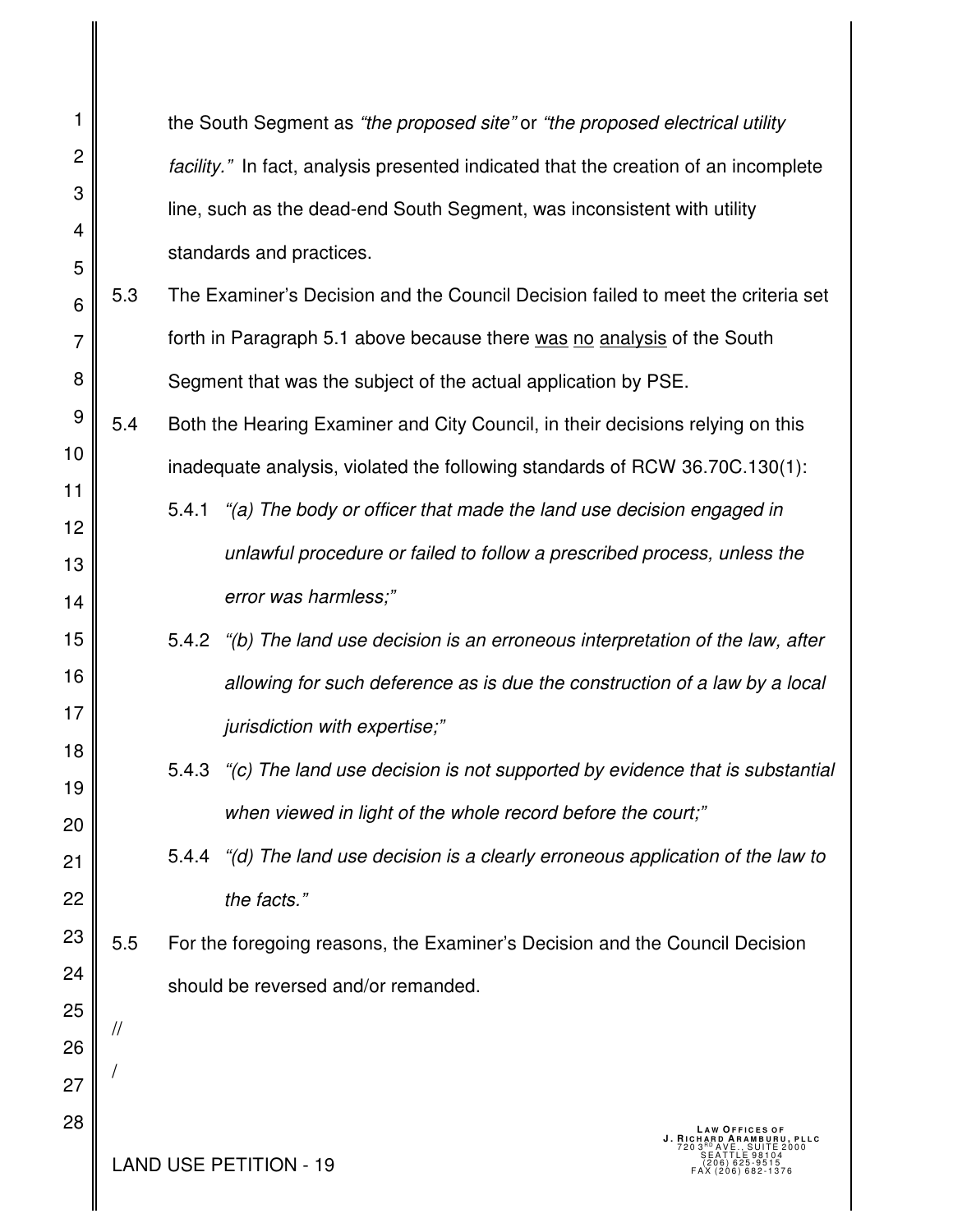4

5

6

7

8

27

28

1

#### **7. 6 FAILURE TO COMPEL THE APPLICANT TO PROVIDE INFORMATION RELEVANT TO THE CRITERIA OF SECTION 255.**

- 6.1 As described, the "Decision Criteria" of Sections 255.E.3 and E.4 require that the applicant demonstrate that *"an operational need exists that requires location or expansion at the proposed site"* and that the proposal *"improves reliability to the customers served and reliability of the system as a whole, as certified by the applicant's engineer."*
- 9 10 11 12 13 6.2 During the review period of the proposal, CENSE and its members repeatedly requested information concerning load flow studies, projections of increased energy usage, data showing actual electric consumption and trends, all to provide comment on the claims by PSE concerning these matters. PSE continuously refused to provide such information.
- 14 15 16 17 18 19 6.3 Following the issuance of the City of Bellevue Staff Report on January 24, 2019, with its statements that the South Segment "can function independently" and the northerly elements of the project only "provide redundancy," CENSE filed with the Hearing Examiner its "Motion to Compel Modeling Information and Data from Individual Substations in Advance of Hearing" on February 12, 2019.
- 20 21 22 23 24 25 26 6.4 PSE refused to provide the information requested and opposed the motion in its entirety. Among other objections PSE said: "The Hearing Examiner should decline the invitation to compel the disclosure of data to be used to displace PSE's analysis of project need. . ." and stated that "there is no need for any order to compel PSE's production of evidence beyond which the company believes is adequate in order to proceed with a Pre-Decisional hearing on their

 $\text{LAND USE PETITION - 20} \quad \text{[1]} \quad \text{[2]} \quad \text{[2]} \quad \text{[2]} \quad \text{[3]} \quad \text{[4]} \quad \text{[4]} \quad \text{[5]} \quad \text{[5]} \quad \text{[5]} \quad \text{[5]} \quad \text{[5]} \quad \text{[5]} \quad \text{[5]} \quad \text{[5]} \quad \text{[5]} \quad \text{[5]} \quad \text{[5]} \quad \text{[5]} \quad \text{[5]} \quad \text{[5]} \quad \text{[5]} \quad \text{[5]} \quad \text{[5]} \quad \text{[5]} \quad \text{[5]}$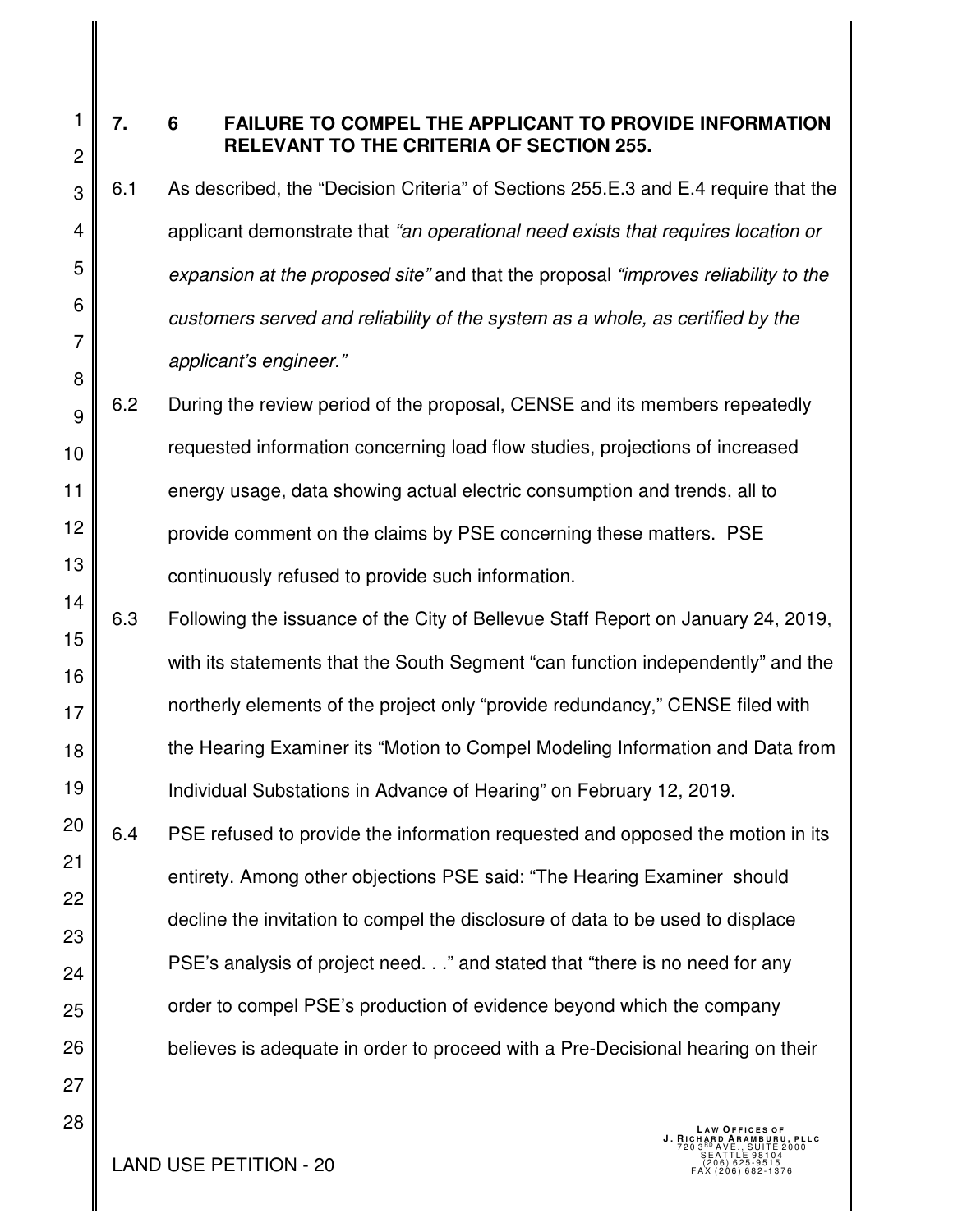application."

1

2 3 4 5 6 7 8 9 10 11 12 13 14 15 16 17 18 19 20 21 22 23 24 25 26 27 28 6.5 On March 5, 2019, the Hearing Examiner summarily denied CENSE's motion to compel, without analysis or reasoning. See Motion Decision, Attachment B. 6.6 The motion decision prevented CENSE from being able to effectively participate in the public hearing process on the South Segment application because it was denied the opportunity to review and present vital information relevant to the criteria of Section 255 to the Hearing Examiner and the Bellevue City Council. CENSE has no means to acquire such information other than from the Applicant. 6.7 Both the Hearing Examiner and City Council in their decisions denying petitioner access to relevant information violated the following standards of RCW 36.70C.130(1): 6.7.1 *"(a) The body or officer that made the land use decision engaged in unlawful procedure or failed to follow a prescribed process, unless the error was harmless;"* 6.7.2 *"(b) The land use decision is an erroneous interpretation of the law, after allowing for such deference as is due the construction of a law by a local jurisdiction with expertise;"* 6.7.3 *"(c) The land use decision is not supported by evidence that is substantial when viewed in light of the whole record before the court;"* 6.7.4 *"(d) The land use decision is a clearly erroneous application of the law to the facts."* 6.8 For the foregoing reasons, the Examiner's Decision and the Council Decision should be reversed, the information requested provided to the petitioner, and the **LAW OFFICES OF<br><b>J. RICHARD ARAMBURU, PLLC**<br>720 3<sup>RD</sup> AVE., SUITE 2000<br>SEATTLE 98104

**LAND USE PETITION - 21**